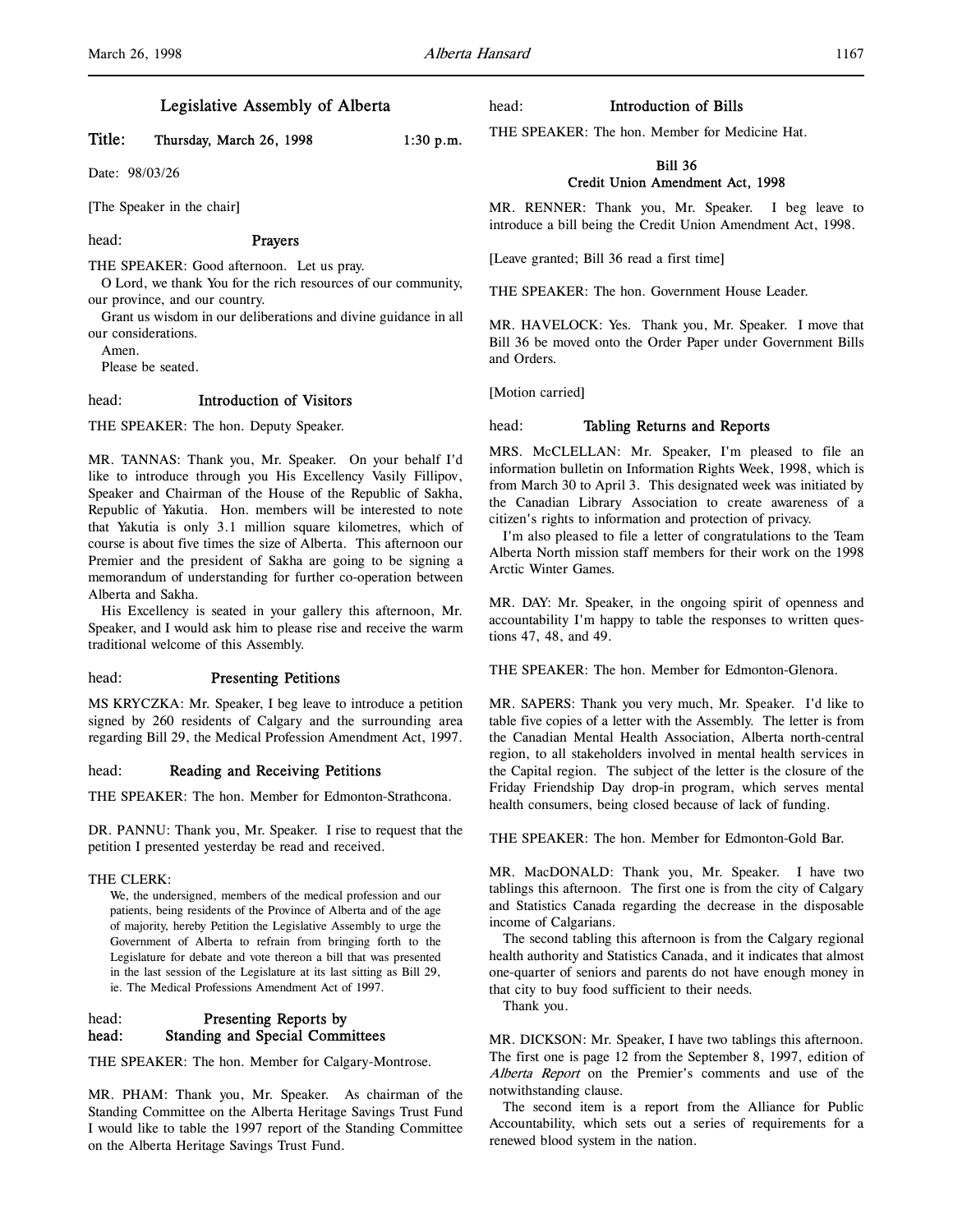# head: Introduction of Guests

THE SPEAKER: The hon. Member for Spruce Grove-Sturgeon-St. Albert.

MRS. SOETAERT: Thank you very much, Mr. Speaker. I have three different introductions today that I'm honoured to give. The first is on behalf of the Member for Edmonton-Norwood. She has the Princeton elementary school here today. They are here with their teacher, Mr. Lyle Jubenvill; the interpreter, Ms Ruth Kletke; and a parent, Mrs. Leslie Tanzi. I would ask them to please rise and receive the warm welcome of the Assembly.

I am also fortunate, Mr. Speaker, to have a class here from Living Waters Christian Academy in my riding. There are 26 visitors. They are in the members' gallery. They are here with their teachers, Mr. Dave McNeil and Miss Vicki Jeffrey, and I would ask them to please rise and receive the warm welcome of the Assembly.

My final introduction is several Peace River and Athabasca area farmers. They are here today to meet with the minister of agriculture about their concerns about suffering from two very wet years. Some of the farmers are Kit Fearon, Philip Shoendorfer, Larry and Gail Congo, Karst Aardema, Maggie Travis, Russell Lacusta, Charles Jenkins, and Sherry and Charles Blake. I believe there are others in the gallery as well. I would ask them to please rise and receive the warm welcome of this Assembly.

THE SPEAKER: The hon. Member for Edmonton-Gold Bar.

MR. MacDONALD: Thank you, Mr. Speaker. I would like to introduce to you and through you to all members of this Assembly Ms Joan MacPhee. Ms MacPhee and I went to school together; we were classmates. She is a resident of the Ottewell neighbourhood in my constituency. She is presently employed in the health services industry. I would ask her to please rise – she's in the public gallery – and receive the warm and traditional welcome of this House.

THE SPEAKER: The hon. Member for Redwater.

MR. BRODA: Thank you, Mr. Speaker. It gives me great pleasure to introduce to you and through you to this Assembly members of the long-term care policy advisory committee to the Health minister, which I chair. They are Carl Bond, Jean Graham, Mary Engelmann, Dr. Peter McCracken, Doug Schindeler, Evelyn Buckley, and Paulette Patterson. Also on the committee is my colleague from Calgary-West. Also included are Bruce Finlayson, Dr. Darryl Rolfson, Vivien Lai, and Carroll Thorowsky, who are our resource people. They are seated in the members' gallery, and I would ask them to please rise and receive the warm welcome of this Assembly.

THE SPEAKER: The hon. Minister of Agriculture, Food and Rural Development.

MR. STELMACH: Well, thank you, Mr. Speaker. It gives me great pleasure to introduce to you and through you to Members of the Legislative Assembly three visitors who are seated in the members' gallery: Ms Helen Jackson from Tofield, who is a regular watcher of question period, accompanied by her granddaughter, Olysha Comaniuk, also from Tofield, and granddaughter-in-law, Laurie Willis from Fort Saskatchewan. I would ask them to please rise and receive the usual warm welcome of this House.

## 1:40

THE SPEAKER: The hon. Member for Edmonton-Strathcona.

DR. PANNU: Thank you, Mr. Speaker. I would like to introduce to you and to all members of this Assembly 27 young scholars from the Windsor Park elementary school near my residence. They are accompanied by their teacher, Anna Gustafson, and five parents: Fran Schuller, Susan Lang, Sheila Greer, Tim Johnson, and Susan Adam. I would ask the visitors to stand and receive the warm welcome of this Assembly.

# head: Oral Question Period

THE SPEAKER: The hon. Leader of the Official Opposition.

## Electric Utilities Deregulation

MR. MITCHELL: Mr. Speaker, thank you very much. Some very significant people are raising reasonable and obvious questions about this government's deregulation of the electric industry. Ron Southern of ATCO has written an extensive letter to the Premier:

The [Energy] Department's present position is the embodiment of inflexible resolution in their determination to ram this unfair and unjust scheme through the legislature on a poorly informed public.

Moreover many mayors in this province have already indicated in writing their concern that customers will not receive the full benefits to which they are entitled. To the Premier: in the face of this kind of input, why won't the Premier simply delay this bill until the fall session so that stakeholders have a chance to become fully informed and have their input on this matter?

MR. KLEIN: Mr. Speaker, if there is one thing for sure relative to any piece of legislation, that is that the adage stands true that you can't please all the people all the time. I tabled a letter yesterday from another power company, a company that generates about 63 percent of the power in this province, where the author of the letter indicated that they were fully onside with the legislation. So it's not a matter of choosing sides; it's a matter of reaching compromise. That's what the minister has been trying to do.

Relative to public consultation I will tell this hon. member what I told the hon. Member for Edmonton-Strathcona yesterday, that there have been four years of public consultation on this issue. First of all, all parties have agreed to the principle that deregulation is the right thing to do. On how you go about it, of course, there is some disagreement, and there will be some disagreement. As I said, you can't please all the people all the time.

Relative to further details with respect to Mr. Southern's letters, I'll have the hon. minister supplement.

THE SPEAKER: I think that we'll just move on so that we do not use the question period for debate on a bill that's up this afternoon, as I understand it.

MR. MITCHELL: Thank you, Mr. Speaker. Why does the government take the position that a delay in this legislation will cause brownouts when Ron Southern states that brownouts "will be due to the 1995 legislation which prevents TransAlta and Alberta Power – by law – from building any new Generation" plants? That's misinformation.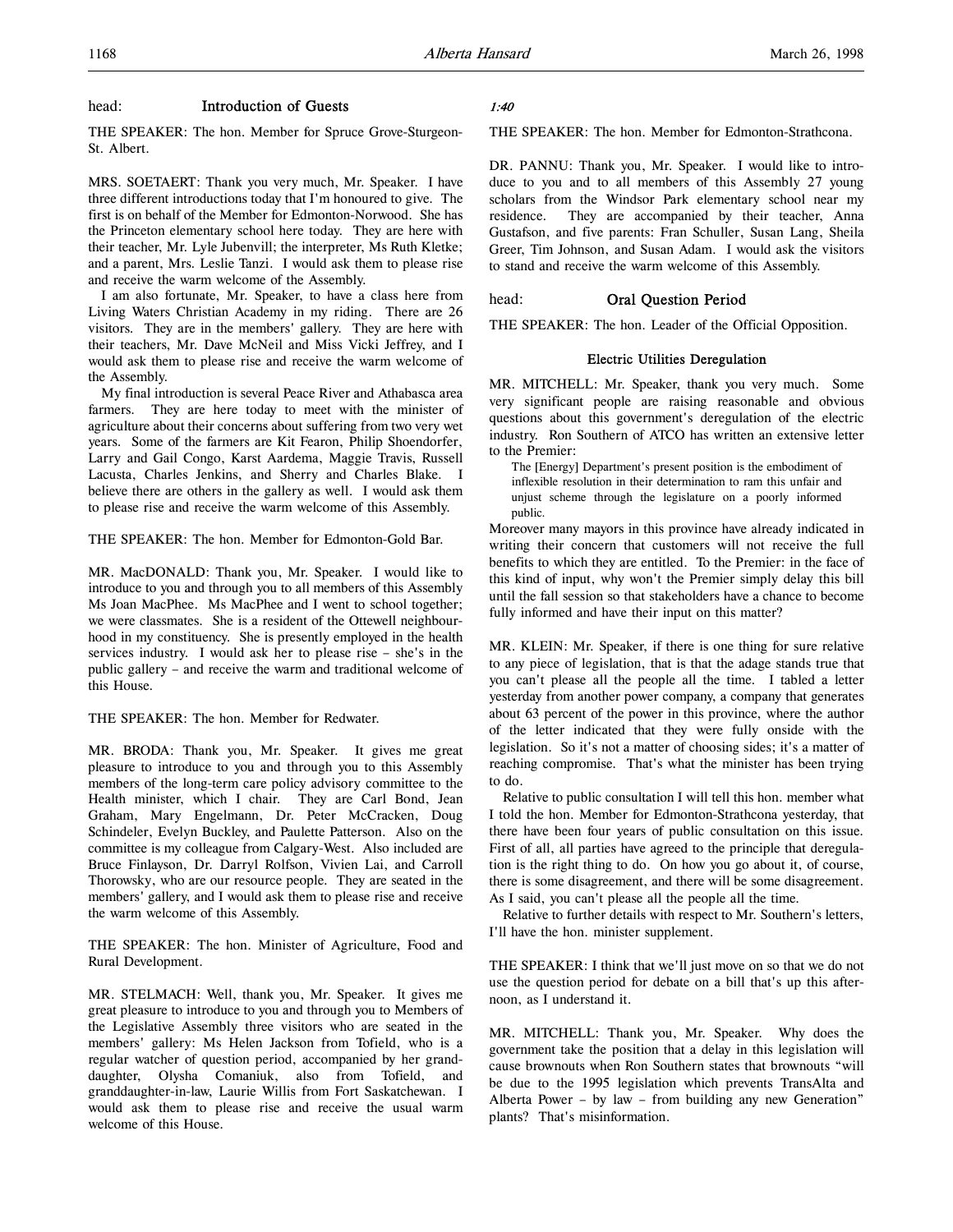MR. MITCHELL: Since consumers paid for these plants and therefore have a right to receive full value for these plants, what does the Premier say to Albertans and to Mr. Southern, who writes in his letter that he has

been perplexed by "why, in prudence, any Minister of the Crown would not introduce legislation to enshrine [consumer] protection for its Citizens?"

DR. WEST: Mr. Speaker, that is absolutely what we've done in Bill 27. In fact, the full force of Bill 27 is to enshrine consumer choice and consumer protection by putting in the checks and balances through the appointment of such things as transmission administrators, who will ensure that there is no undue use or misrepresentation of the lines in the grid in the province of Alberta, by putting in a power pool council, which will ensure that the lights never go out in the province of Alberta, and also by putting in a market surveillance administrator, who will ensure that companies such as Alberta Power or TransAlta or EPCOR or any other company in the province do not unfairly use the system for a market advantage over the other.

The things presented today were on behalf of one company. I do not criticize a company for taking strong positions, because they are shareholder companies in this province that are moving from a regulated system, where they were under a controlled system, to a full market-driven, competitive system. Each one of them will posture themselves and take certain orchestrations of certain events to position themselves for a highly competitive market, and I give them full marks for that.

THE SPEAKER: The hon. Member for Calgary-Buffalo.

#### Hepatitis-tainted Blood

MR. DICKSON: Thank you Mr. Speaker. The long-awaited compensation package for Albertans who received hepatitis C through tainted blood has now been finalized. Governments are proposing compensation since it was largely due to government negligence that people became infected in the first place. Many tainted blood victims will die; many more will suffer serious health problems. My question this afternoon is to the Minister of Health. Given the Krever inquiry recommendation that "compensating some needy sufferers and not others cannot, in my opinion, be justified," how can this government limit compensation to only about 50 percent of those infected?

MR. JONSON: Mr. Speaker, I think that first of all it is very important to recognize that certainly we have looked at the Krever report very carefully as provincial and territorial governments along with the federal government, and we are following through in this package with the recommendations and findings of the Krever report.

Mr. Speaker, in the Krever report it is indicated that because there was a test known as surrogate testing in the United States available in some states during the period 1986 to 1990, Justice Krever felt that this group of people, this cohort of people, should be eligible for some type of compensation package, some recognition of that particular situation. That is what we have followed

through on as provincial and territorial ministers in conjunction with the federal government in working out the compensation package, which was being announced tody.

Mr. Speaker, I also think it's important to note that across this country, provincial and territorial governments have provided through their public health care systems the necessary medical coverage and treatment for those that have been severely affected by this particular condition. In addition, in cases where income support has been necessary, that has been provided as well. So I think there has been a very major effort made to respond to Justice Krever's findings in this particular case.

MR. DICKSON: Mr. Speaker, if the minister is going to use the date when surrogate testing became available, why wouldn't he roll it back to 1979, when there was extensive use of a surrogate test in Europe?

MR. JONSON: Well, Mr. Speaker, I think that we have had in the form of the Krever inquiry one of the most lengthy, most thorough examinations of the overall blood system and blood questions in this nation. This report is something that all governments are taking very seriously. It is the findings of that report that we are following through on, and I think is what is expected across Canada. To now make an argument about some other test in some other country I think is really out of the whole context of what we're trying to deal with as governments in a very responsible manner.

### 1:50

MR. DICKSON: My final question would be this: with the government compensation package it's estimated that 20,000 Canadians will not be eligible for compensation. How many of those people will be Albertans?

MR. JONSON: Mr. Speaker, I think the more important thing here and the real answer that should be sought is, "How many Canadians will be eligible for compensation?" which is according to the best assessment 22,000 individuals. There is also consideration of compensation for those secondarily affected according to certain definitions. That may add, I would estimate, perhaps another 2,000 to 2,500 people to the list.

So, Mr. Speaker, we are responding to those, that cohort of the population which Justice Krever identified.

THE SPEAKER: Third Official Opposition main question. The hon. Member for Edmonton-Manning.

### Farm Income Disaster Program

MR. GIBBONS: Thank you, Mr. Speaker. Parts of the Peace River and Athabasca areas have suffered two very wet seasons, but the farm income disaster program doesn't help those suffering disaster in two out of three. After asking for help for months, today a group of farmers from northern Albertan have come to the Legislature in desperation. On March 13 the federal minister of agriculture said that he's willing to meet with the province to discuss providing assistance. To the Minister of Agriculture, Food and Rural Development: will the minister now ask for the federal minister's help?

MR. STELMACH: Mr. Speaker, under the current disaster recovery act we have entered into an agreement with the federal government. The act specifically says that the two levels of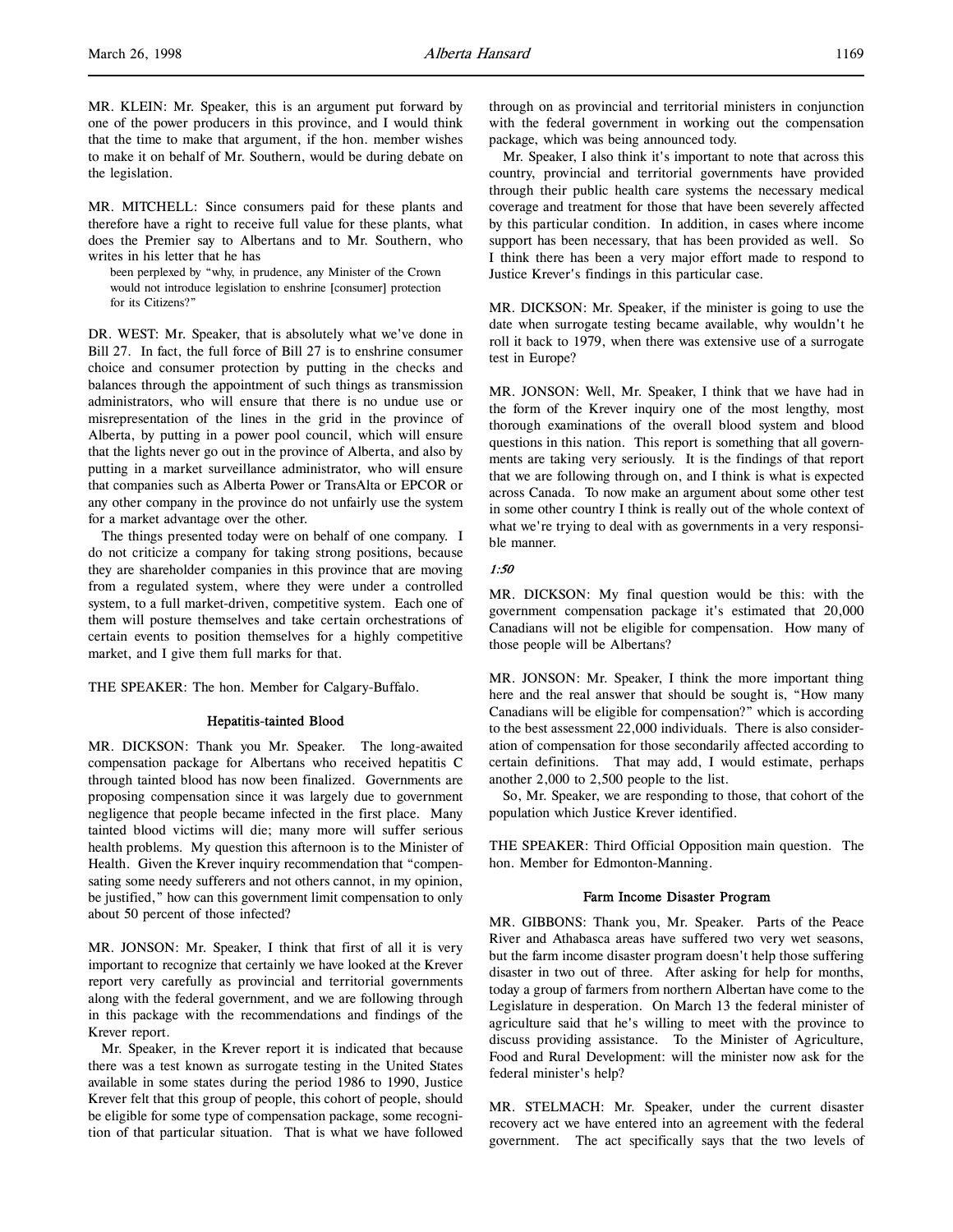government will only pay for those losses that are uninsurable, meaning some capital items that are not insurable; there's no insurance available for it. Unfortunately, crops are insurable. What cannot be insured is overland flooding. If the water rises over the riverbanks and floods all of this land, well, that is uninsurable, so as a result governments will participate in some of the coverage. But, again, crops are not covered under this particular act simply because there is crop insurance available in all of the provinces.

MR. GIBBONS: Thank you, Mr. Speaker. My first supplementary: will the minister finally admit that the farm income disaster program is a failure when there are two consecutive bad years and declare parts of the Peace and the Athabasca area a disaster area?

MR. STELMACH: Mr. Speaker, it's very difficult for me to say that the farm income disaster program does not work for Alberta farmers. I believe that in the area the hon. gentleman is talking about, we paid out over \$21 million into that area over the past two years. So let's not say that program doesn't work. It does trigger coverage. What really enhances further payment from farm income disaster is if the farmer carries crop insurance so that you increase your margin. It's a program that is very compatible with crop insurance: you crop insure; you apply for farm income disaster.

That program, quite frankly, is now a model that's being used in British Columbia, and many of the American states are looking to it. It's a program that we have run past the trade officials in Geneva to make sure that it's not countervailable, that no one is going to increase tariffs or close borders for our product to cross over. So I think it's an excellent win/win situation.

Now, at the conclusion of the 1998 tax year we're going to review that program again and look at what changes may be made available. It will be made in conjunction with good close consultation not only with Alberta farmers but with the rest of Canada to ensure that we don't incur countervail duties on those products that are covered under that disaster program that are going to come and bite us in the back later because our prices are going to be tariffed.

MR. GIBBONS: Thank you, Mr. Speaker. Does the minister think that the only solution, then, is to let these farmers in this area go bankrupt and leave their land?

MR. STELMACH: Mr. Speaker, being one that lived through several years of drought in northeast Alberta, I know what the hon. member is talking about. There are some gut-wrenching decisions that are going to be made by some of those farmers in that area. What we did to try to put some cash flow into those particular farmers' pockets was to review the disaster loans that we had available. We have lowered the interest rate. We have taken and deferred the principal and the interest for two years, allowing the farmers to reamortize that portion over the balance of the 10-year loan. That will create some cash flow so they can, you know, buy the fertilizer, buy some fuel, get the crop in, and hopefully, thanks to God's graces, pick up a decent crop this year.

THE SPEAKER: The hon. Member for Edmonton-Strathcona on behalf of the ND opposition.

# Electric Utilities Deregulation

(continued)

DR. PANNU: Thank you, Mr. Speaker. The Premier continues

to blindly side with and follow his Minister of Energy even after receiving as recently as yesterday a letter from Calgary Mayor Al Duerr which said and I briefly quote: it should also be understood that in a recent meeting with the Energy minister, the minister acknowledged under pointed questioning that this legislation was his way of getting municipalities out of the power business. Given that profits from publicly owned power companies go to pay for essential people programs in municipalities, how can the Premier justify his multimillion dollar tax grab to the provincial coffers?

MR. KLEIN: Mr. Speaker, first of all it's my understanding that the hon. minister will be introducing some amendments to the legislation that should go some way to ameliorate the concerns of the municipalities. I understand also that tomorrow he will be meeting with the Alberta Urban Municipalities Association and the Alberta Association of Municipal Districts and Counties, if he hasn't already met with them, to discuss some of these concerns. I would suggest again that the appropriate time to address these issues would be during debate on the bill and debate on the amendment and not during question period.

DR. WEST: Supplemental. There was an allegation or an innuendo from the city of Calgary that I had said to the municipalities – and I'd like to see that in writing – that they should directly get out of the business of that. The manager of the city of Calgary point-blank said to me: well, looking at all this legislation and that, it would look to us that you're suggesting that we shouldn't be in the retail business. I said: if the shoe fits, wear it.

DR. PANNU: Absolute ideology, and that's all we expect from the minister.

Mr. Speaker, given that when the Minister of Energy took over his portfolio, he scrapped the stakeholders' committee to discuss electricity deregulation plans and replaced it with meetings where the minister told groups that he was going to do what he was going to do, how can the Premier continue to support the minister's half-baked deregulation plan?

MR. KLEIN: The deregulation plan, which now is in the form of a bill before the Legislative Assembly, is not half baked. This legislation was developed in consultation with Albertans over a four-year period. I don't know how many pieces of legislation have received that much public comment, that much public consultation, that much public debate, Mr. Speaker: four years.

DR. WEST: Mr. Speaker, saying that ours is half baked – when I get the dribble of questions that have come here in the last several days from this hon. member, I would like to point out the credibility of what is said here. One tabled document said that the Auckland, New Zealand, power blackout was because of deregulation. That is absolutely nonsense. The failure was because four large cables on the distribution system freakishly, as put in the newspaper, broke down. It had nothing to do with deregulation. The argument in Auckland, New Zealand, is whether they should privatize or whether the government should continue to run it.

## 2:00

DR. PANNU: I'll put my word against the Energy minister's word anytime. I stand for what I say here.

Mr. Speaker, given that Auckland was blacked out because the private-sector company cut corners on their backup lines, what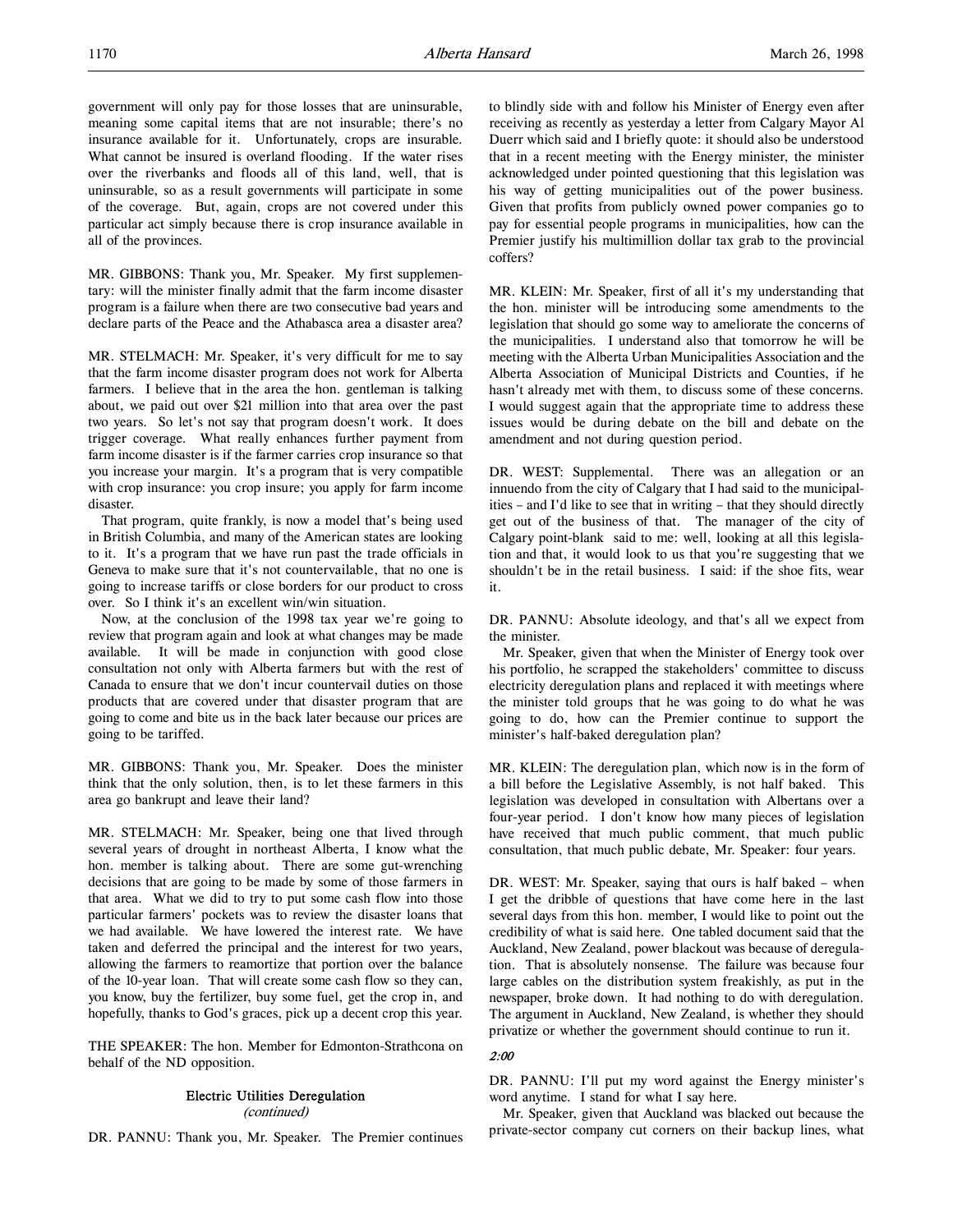assurance can the Premier give that similar occurrences won't happen here?

MR. KLEIN: Mr. Speaker, you know, in the province of Quebec, where they have a fully regulated power operation, Quebec Hydro, they had one of the most severe brownouts, blackouts, knockouts that we have ever seen. It had nothing to do with regulation or deregulation. It was an act of nature.

THE SPEAKER: In the notification that I received from the Government House Leader and, I think, to all Members of the Assembly – this place will be packed this afternoon when Bill 27, the Electric Utilities Amendment Act, continues its debate in second reading. I'm sure it will be a full house. No doubt at all about that.

The hon. Member for Red Deer-South, followed by the hon. Member for Edmonton-Glenora.

### Provincial Debt

MR. DOERKSEN: Thank you, Mr. Speaker. Spending future dollars for the escalating demands of the immediate is not people friendly. The Premier, in his address to the province earlier this year, noted that 40,000 newly born Albertans will join us this year. By the year 2005 they will be seven years old, in the early years of their formal education. My questions are to the Premier. While we have a plan to repay the net debt, will the government introduce legislation that will set out a plan to repay the remaining \$14 billion in debt so those 40,000 Albertans will not have to pay for it?

MR. KLEIN: Mr. Speaker, it certainly is the intention of the government to introduce appropriate amendments to the legislation at one stage or another to address the supported debt. We have done a wonderful job in terms of addressing the net debt. The net debt should be eliminated by the year 2000, providing everything during budget '98-99 is on track or as close to being on track as possible. After we have finished addressing the net debt, certainly we will put in place whatever mechanisms are necessary to address the supported debt.

MR. DOERKSEN: Will the Premier indicate to this Assembly when he proposes to introduce the legislation?

MR. KLEIN: Well, Mr. Speaker, we really don't have to do anything until next year. Perhaps if there's time in this spring legislative session we might consider bringing it forward. If there is the possibility of a fall session, perhaps it could be introduced in the fall. I think it would be a meaningful piece of legislation, whenever it is introduced, to be debated in this Legislative Assembly.

MR. DOERKSEN: My last supplementary is also to the Premier. To keep all Members of this Legislature in focus, will you agree to not introduce any pension plan for the members until the net debt is repaid?

MR. KLEIN: Well, that's a very interesting question, Mr. Speaker. It's a question that I would gladly refer on the hon. member's behalf to Members' Services.

THE SPEAKER: The hon. Member for Edmonton-Glenora, followed by the hon. Member for Calgary-North West.

### Capital Health Authority

MR. SAPERS: Mr. Speaker, if the Premier didn't know before, he certainly knows today the extent to which the Capital health authority requires additional funding. Yesterday the Premier received an earful from the authority regarding the immediate need for more acute and long-term care beds, more funding for diagnostic tests, more money so that the inhuman delays for emergency services can be reduced.

The Premier asked for proof of need, and he got it. To the Premier: what assurances did the Premier give the Capital health authority yesterday that their funding crisis would be resolved before March 31?

MR. KLEIN: Mr. Speaker, I did not receive an earful. It was a very good meeting. It was civilized. The discussion was very reasonable. The discussion had a very good tone. Mr. Wilkinson, Ms Weatherill, and Mr. John Ramsey didn't . . .

MR. MITCHELL: Were you there, Ralph?

MR. KLEIN: Yes, I was there.

MR. WHITE: Were you awake?

MR. KLEIN: Yes, I was awake. Mr. Speaker, how insulting. You know, I mean, if they want an answer . . .

## Speaker's Ruling Member's Apology

THE SPEAKER: I think that comment came from the hon. Member for Edmonton-Calder. Would you like to do the honourable thing, sir?

MR. WHITE: Yes. I apologize to the Premier for the rude remark. Thank you, sir.

THE SPEAKER: Hon. Premier, did you want to conclude your response?

### Capital Health Authority (continued)

MR. SAPERS: Well, thank you, Mr. Speaker. So it was a cordial meeting. I hope it resulted in some funding.

Will the Premier confirm that the Capital health authority will require at least one-third of the \$138 million that the regional health authorities have said they need provincewide?

MR. KLEIN: Indeed, Mr. Speaker, I can pass on to the hon. member the essence of the talk we had. Certainly we went through a discussion about what is right with the system, and there's a lot that is right with the system. They're doing a marvelous job, sometimes under very difficult circumstances. But as the system exists today, there is very little pressure. That's not to say that three weeks ago, with a tremendous outbreak of flu, there was not some pressure on the system. I had a good report on the progress that the Capital regional health authority is making relative to its restructuring and finding new and better and more effective and more efficient ways of doing things.

Yes, we did have a discussion relative to the pressure points. The pressure points were quite clearly identified as being in three areas. Mr. Speaker, one of the pressure points occurs within the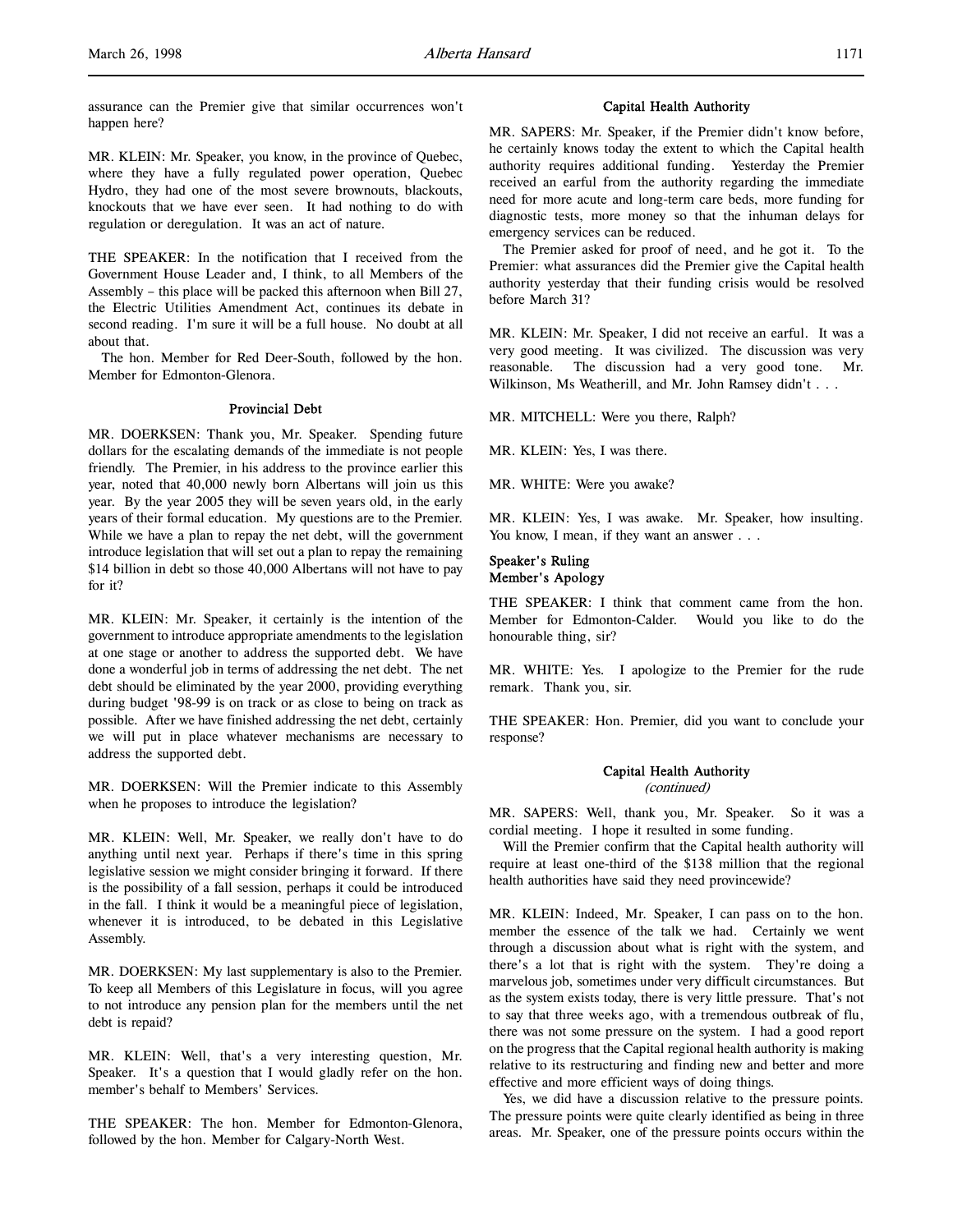The other area identified, Mr. Speaker, was in the area of beds, especially beds to accommodate another pressure that is starting to develop, and it will develop throughout the province. This is diseases associated with aging. It was indicated to me that about 100 more beds will be needed throughout the system to accommodate those who would otherwise be in long-term care centres but who suffer diseases or afflictions associated with the aged and have to be hospitalized. It was identified that about a hundred more beds would be needed there.

The third area of pressure was drugs, the very exotic and sophisticated drugs that indeed are coming on the market today, especially drugs to treat diseases that didn't have to be treated to the extent they are today – AIDS is a good example – drugs that do indeed, if applied properly, get people out of hospital quicker, make people better much more quickly. But these are in many cases a very expensive proposition. This was an area identified as a pressure point.

Mr. Speaker, I told the chairman, the executive director, and Mr. Ramsey the board member, that if these pressure points can be justified and if indeed collectively there's a proper identification in consultation with the Department of Health, then the resources will be there to address those pressure points.

#### 2:10

MR. SAPERS: Thank you. Mr. Premier, given that recitation of all of the needs, how could you conclude with the statement that if they identify pressure points, they get more resources? What else do you need to know?

MR. KLEIN: Mr. Speaker, it is not uncommon in any situation for any agency to say: "We need this. We need this." I think it's only prudent on the part of the government to do due diligence, to have an examination of these statements to see in fact: are they true? Are they true, and is money the only cure, or are there other ways of dealing with these situations? Or is it a combination of the two? I think that under reasonable circumstances it would be expected that the government would do precisely that.

THE SPEAKER: The hon. Member for Calgary-North West, followed by the hon. Member for Spruce Grove-Sturgeon-St. Albert.

### Provincial Fiscal Policies

MR. MELCHIN: Thank you, Mr. Speaker. I would like to echo the caution expressed by my colleague from Red Deer-South today that spending future dollars for escalating demands for the future is not people friendly. Today my question is to the Provincial Treasurer. Many of the requests so eloquently presented in this Chamber deal with the challenges we face as individuals and families, and they're numerous. There's undoubtedly a list of wants to improve health, to improve our education, to care for the poor, to maintain law, order, and justice, to make sure that we have proper infrastructure, to expand on government services, and so forth. Has the Provincial Treasurer quantified the extent of all

these demands, be it from members of this House or through members of the public at large, so that we might gain an appreciation of the extent of those demands that are in addition to the \$15 billion that we already spend annually?

MR. DAY: Mr. Speaker, I would be a long time and so would my officials sitting down behind the calculators and adding up every single request that comes to government in terms of spending. There are many requests that come. Many are reasonable and are well thought out, but we are not in the business of putting blank cheques in front of people. We won't be doing that. We said clearly that our priorities are reinvestment in the areas of health, education, and infrastructure. But in terms of amassing a giant list of every request, no, we haven't done that because our spending is targeted. It is what is affordable, and it is in the priority areas Albertans have identified for us.

MR. MELCHIN: Thank you, Mr. Speaker. I thought maybe the speed of computers might have helped the quantification exercise versus calculators.

I would like to expand that. With it being so easy to identify wants and needs – that's the simple part of the process – has the Provincial Treasurer or will he request in the future that all those who request additional spending assume the responsibility to also identify the magnitude of those spending increases and which specific taxes they might increase?

MR. DAY: Well, I think the exercise might be an interesting one, Mr. Speaker, but we'd be asking people to do something that would place on their minds the possibility that then we would follow through with the corresponding tax increase. I think it would be fair to ask people as they come with their request to consider the impact on the budget and the effect that's going to have on our spending and that it could get out of control.

We have said very clearly that we are not introducing new taxes or raising taxes. As a matter of fact, a few years ago when Liberals, among others, were talking about a sales tax, we became so nervous about that and the people of Alberta became so nervous that we actually put in place a law that says the only way – for instance, with a sales tax – that we'd ever have that in Alberta is if Albertans stood up en masse in a referendum and said: "Tax me more. I like being taxed." That's the only way that'd happen.

So we are drawing the line. There will be no new taxes. That's why I won't request people to add up the impact of taxes, but we would ask them to consider the way they're spending as they come with these kind of requests.

MR. MELCHIN: Thank you, Mr. Speaker. My final question, then, also to the Provincial Treasurer: given that Budget '98-99 has one of the largest single year increases in the last decade, is the rate of increase in spending actually sustainable?

MR. DAY: Well, Mr. Speaker, the presumption behind that is: if it's not sustainable, then we have a deficit on our hands. We have a law that says we're not allowed to have a deficit. Right now some of us already do visitation and see people in the jails; we don't want to visit ourselves in the jails by breaking the law and having a deficit. So we will not have a deficit. I know the Liberals get upset about this because there are Liberals even at the MLA level who are saying, "Let's have a deficit again," but government members, Conservative members are saying: deficit days are over.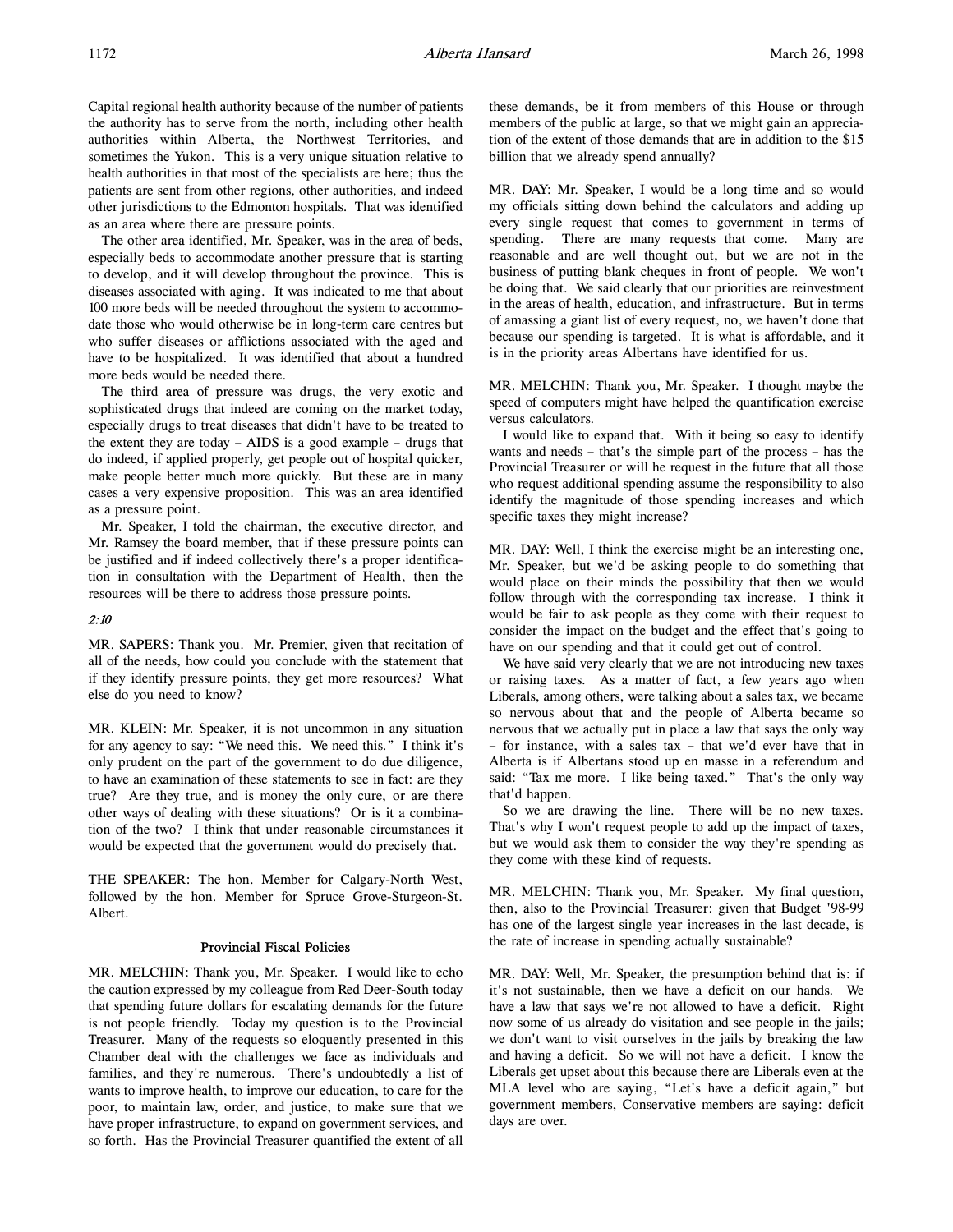THE SPEAKER: The hon. Member for Spruce Grove-Sturgeon-St. Albert, followed by the hon. Member for Peace River.

### Government Vehicles

MRS. SOETAERT: Thank you, Mr. Speaker. Ever being fiscally responsible about luxury perks, I have some questions for the minister of transportation today. By scrapping the luxury car fleet, the government would save \$60,000 a year just in operating costs. That doesn't even count purchasing the vehicles. That \$60,000 would pay for 15 children in the Head Start program or 70 children in kindergarten or eyeglass benefits for over 800 seniors. It's entirely clear that the front bench doesn't care about those Albertans but cares deeply about getting special deals and perks at taxpayers' expense. So my questions are to the minister of transportation. How can you justify these luxury car perks when, for example, the minister of social services just cut 15 percent out of the ABC Head Start program, about the cost of what it takes to run his vehicle?

MR. PASZKOWSKI: Thank you, Mr. Speaker. I think it's fair to note that we have 74 vehicles in the executive vehicle operations. This is down from 132 back in 1994. So there are efforts to economize, and indeed we are.

It should also be pointed out to the hon. member that by far the majority of these vehicles are a result of conditions of employment. Consequently, it's part of the negotiated wage package with the people that are working. This is not an unusual occurrence in that many businesses do that, and it's a very, very common way of negotiating wages.

MRS. SOETAERT: Thank you, Mr. Speaker. Given that that's part of the wage package, as those top bureaucrats leave and since your study shows it would be more reasonable to pay them mileage, why don't you get rid of that deal as you hire them and just give them mileage? That's a better use of money.

MR. PASZKOWSKI: Mr. Speaker, an interesting observation, because not all MLAs would be treated the same way. Some MLAs drive a lot more miles, and the more miles you drive the more cost-effective it is to have a government car. It's interesting to note that in '95-96 the actual gain to government was \$42,591 over the black book value; '96-97, \$29,962. This study was done by SVS, an independent management group.

MRS. SOETAERT: My final question, Mr. Speaker: why do Tory members get special deals on buying back their cars that no other Albertan even hopes to get?

MR. PASZKOWSKI: Mr. Speaker, this just isn't true. There are no special deals. The value is black book value, a hundred percent of black book value. That indeed is not a special deal.

THE SPEAKER: The hon. Member for Peace River, followed by the hon. Member for Edmonton-Mill Creek.

#### Energy Revenue

MR. FRIEDEL: Thank you, Mr. Speaker. I'd like to address these questions to the Provincial Treasurer. I'd also like to echo the earlier caution given by my colleagues from Red Deer-South and Calgary-North West that spending future dollars on escalating immediate needs is not a people-friendly thing to do. Last week

we received a considerable wake-up call when the price of crude oil dropped to \$13.21 per barrel. That's \$4.29 below the budget forecast of \$17.50. This created a very interesting situation, because the budget we're debating now fell short of its revenue projection even before it was to come into effect, and this sort of thing could cause a serious problem with the Balanced Budget and Debt Retirement Act. To the Provincial Treasurer: if the price of crude oil had stayed \$4 below the budget forecast and all other aspects of the budget had remained the same, how long would it take into a fiscal year before we would fall short of balancing the 1998-99 budget?

## 2:20

AN HON. MEMBER: Very good question.

MR. DAY: Well, Mr. Speaker, that is a good question, as the Liberals have just indicated. We try and project over the course of a year what we would be short in revenues if oil averaged out lower than what we projected those revenues to come in by. We use a figure – it's fairly accurate; it's not a one hundred percent exact science. Around \$150 million to \$170 million is what we would be looking for at the end of the year for every dollar below what we had projected. Now, that's on the yearly average. Our '98 budget year does not start until April 1, so we still have a few days to go. But if that had continued, as the member pointed out, we would be looking for something like \$550 million, and when you figure that our surplus that we project to have by the end of '98-99 and our revenue cushion is just slightly more than that amount, it shows indeed that we would be in a very financially tight situation.

Mr. Speaker, people have been reacting over the last couple of weeks, and some, properly, with great alarm, about the price of oil. We know what it did. It was cratering down around the \$13 level. We have said over the last couple of weeks: "Just wait. Give this a chance to average out." Today I understand that it was back up just slightly over \$17. So we think the plan is intact and on track, but the monitoring that the member has raised is very valid.

MR. FRIEDEL: Thank you, Mr. Speaker. Again to the Provincial Treasurer: given the realities of ongoing low oil prices, what does the government have to do to comply with the Balanced Budget and Debt Retirement Act?

MR. DAY: Well, to comply with the act, Mr. Speaker, it's very clear. We're not allowed to have a deficit. We are eliminating the debt. We're not going to introduce or increase taxes. And we have said that health and education are our priority. That means that if it continued, if we had oil prices that low over the course of a year, we would have to look at finding efficiencies and savings within other department areas. It would be a significant challenge; no question about it.

MR. FRIEDEL: My final question, again to the Provincial Treasurer, Mr. Speaker: can he tell us what he as the Provincial Treasurer along with his staff are doing to set up any contingency plans to deal with possible budget shortfalls in '98-99?

MR. DAY: Well, it's good to reflect just on a bit of history. On budget day '94, Mr. Speaker, it was put before the Assembly that the projected price of oil would be \$16.50, averaged out for the year. In fact, on budget day '94, as that was being tabled, the price of oil was actually just over \$14, significantly below what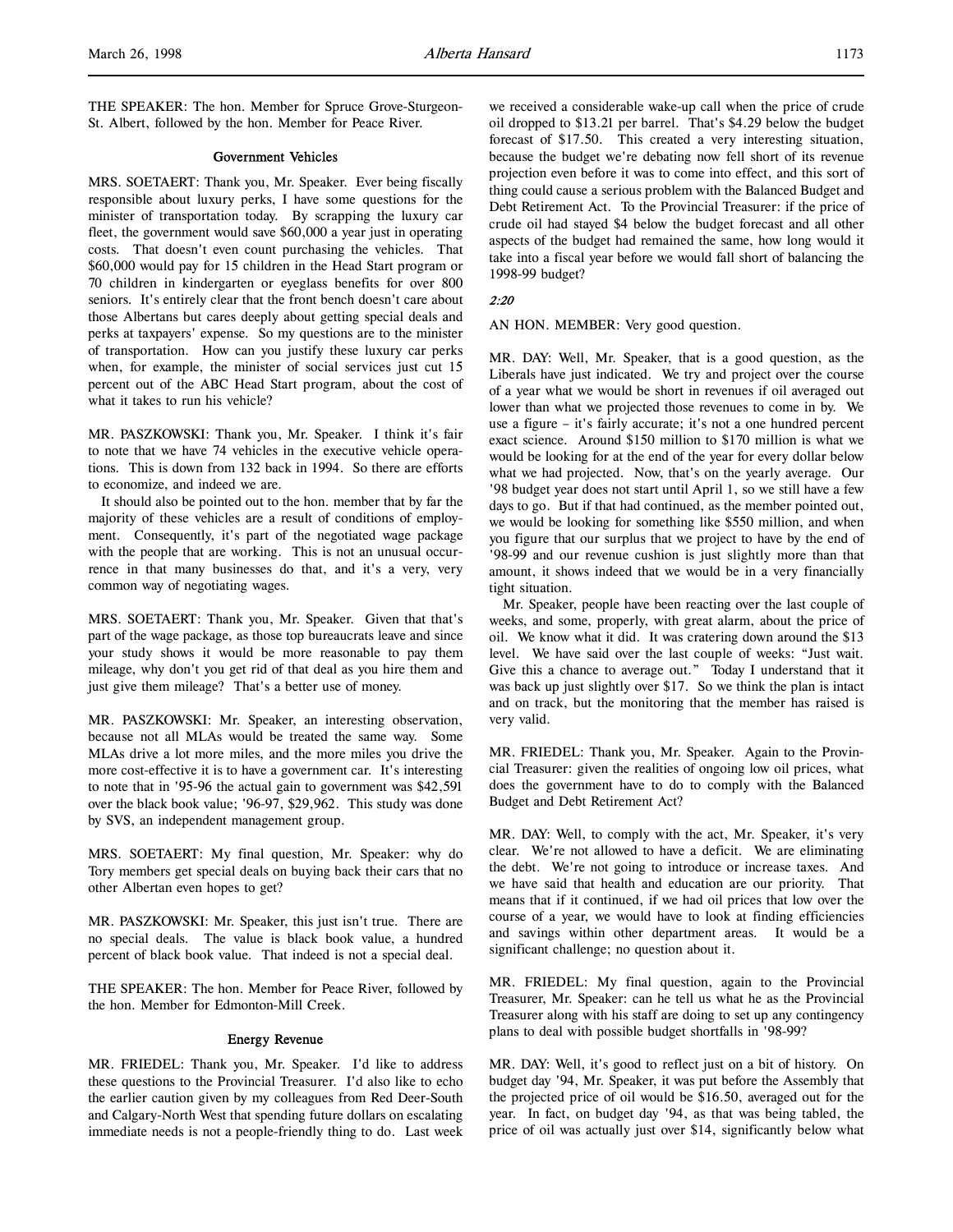was being projected. By the end of the year it averaged out to about \$18, and the projected price was \$16.50. So it just shows the volatility that's there.

In terms of contingencies, Mr. Speaker, we are always watching, monitoring, and all departments, all ministers, in fact all government MLAs are significantly involved in input in terms of the quarterly reports. Every quarter now we look at the numbers, look at what's coming in, and those are early warning signals for us to start using some of the levers, some of the mechanisms that are in place in the budget to pull back spending if we have to. I say, "If we have to." We're not looking forward to that, but the mechanisms are there. Our quarterly reporting process equips us to stay on top of it and to make changes if changes are required.

THE SPEAKER: The hon. Member for Edmonton-Mill Creek, followed by the hon. Member for Cardston-Taber-Warner.

### Canada Pension Plan

MR. ZWOZDESKY: Thank you. Mr. Speaker, it was indeed a pleasure for me and some of my colleagues to attend the Alberta Chamber of Commerce meeting yesterday in Edmonton, to listen and respond to some of their various concerns. One main issue is the future of retirement income systems in Canada, including senior benefits, the tax treatment of private pension plans, and of course changes to the CPP, the Canada pension plan. In fact, I believe the Provincial Treasurer recently received a copy of the report from the Alberta CPP review committee that's chaired by Dr. John Cowell. So my questions are to the hon. Treasurer. Is Alberta going to stay in or opt out of the CPP?

MR. DAY: Mr. Speaker, we indicated when the changes to the CPP took place – and we understood clearly that those changes were put in place to keep the plan from cratering. It was identified by the federal government – it is a federal plan – as being hopelessly underfunded. That was a couple of years ago, and some immediate action had to take place to protect the plan as it was or it would crater. We didn't like the whole approach, but knowing that there are over 200,000 Albertans invested in that plan and receiving benefits, we said: first of all we've got to do what we can to keep the plan from cratering. Then we said: we'll take it upon ourselves to identify how the plan can be improved, if it can be.

We do have a committee in place. Early this year I asked Dr. John Cowell to head up that committee, and we have already received back – and I've received a number of progress reports from the committee – a number of suggestions that show some possible ways to correct the long-term problems in this plan. Mr. Speaker, I will at some point be presenting these possibilities to my colleagues who are also finance ministers with the other provinces. We need to develop this a little more in-depth and in detail so that I can show them what we have identified as ways the plan can be improved. I'd like the possibility to do that and to finish the work that we need to do to show clearly: here are some areas the plan can improved, and if those don't work, then here are some other options for Albertans. We're in progress, and we're getting there.

MR. ZWOZDESKY: Thank you. Will the Treasurer tell us what the specific recommendations are in the Cowell report regarding Alberta's official bargaining position, if you like, during this phase now of the CPP reviews and negotiations?

MR. DAY: Mr. Speaker, as I've indicated, we have ongoing progress reports from the committee. Some of those are verbal, and some of those are in writing. I've asked for those ongoing reports. But there are some things that we have identified early on; the way the plan is presently administered, for instance, by the federal government. We think there are some efficiencies that may be made in terms of breaking the plan into component parts. We think that the way the plan is managed and administered, some improvements can be made there. In terms of looking at some of the numbers, we're questioning the degree of unfunded liability, and we're hoping for some confirmation on those numbers. So we're piecing that together.

I feel positive that we have identified some areas that hopefully we can get agreement on from other finance ministers. I believe there's a finance ministers' meeting in May. I'll look for agreement, and before we even go to that meeting, I'd be happy to share not only with my own colleagues but, in fact, with my critic some of the approaches we intend to take to see if we can get some feedback from him also.

MR. ZWOZDESKY: Thank you. Speaking of the unfunded liability portion, will you cost out how much it would cost individual Albertans to have to pay for our portion of the unfunded liability, which ranges in the neighbourhood of \$45 billion, should there be any proposed made-in-Alberta pension plan? Will you cost it out on an individual basis?

MR. DAY: Yes, Mr. Speaker. That's one of the sobering realities in light of the question: should we just go it ourselves and have an Alberta-only plan? There may be possibilities in that, but we would have to assume a significant liability, and that's been estimated anywhere from \$45 billion up to \$70 billion, depending whose figure you take as the unfunded amount. So these are the types of things – before we rush forward and say that we're going to have our own plan, for instance, or we're going to carve out our own area, we have to be able to deal with this question. How would we handle a \$45 billion unfunded liability, for instance? These are the types of questions we're looking at.

THE SPEAKER: The hon. Member for Cardston-Taber-Warner, followed by the hon. Member for Edmonton-Gold Bar.

# Provincial Debt

# (continued)

MR. HIERATH: Thank you, Mr Speaker. Spending future dollars for escalating demands for the immediate is not people friendly. Every year we pay money on interest costs on our debt that could be used for programs or tax relief. To the Provincial Treasurer: how much money do we pay in interest each year on our debt?

MR. DAY: Well, Mr. Speaker, this year it's very significant and again quite sobering to note that our interest payments are around a billion dollars. That's just interest, just the cost of carrying our debt. The good side of that story is that in '94, when we started the debt pay-down plan our interest payments were \$1.6 billion. Now they're about \$1 billion. That's \$600 million annually that we no longer have to pay on that debt servicing. We're getting there, but we still have a ways to go.

2:30

MR. HIERATH: Mr. Speaker, my only supplementary is: has the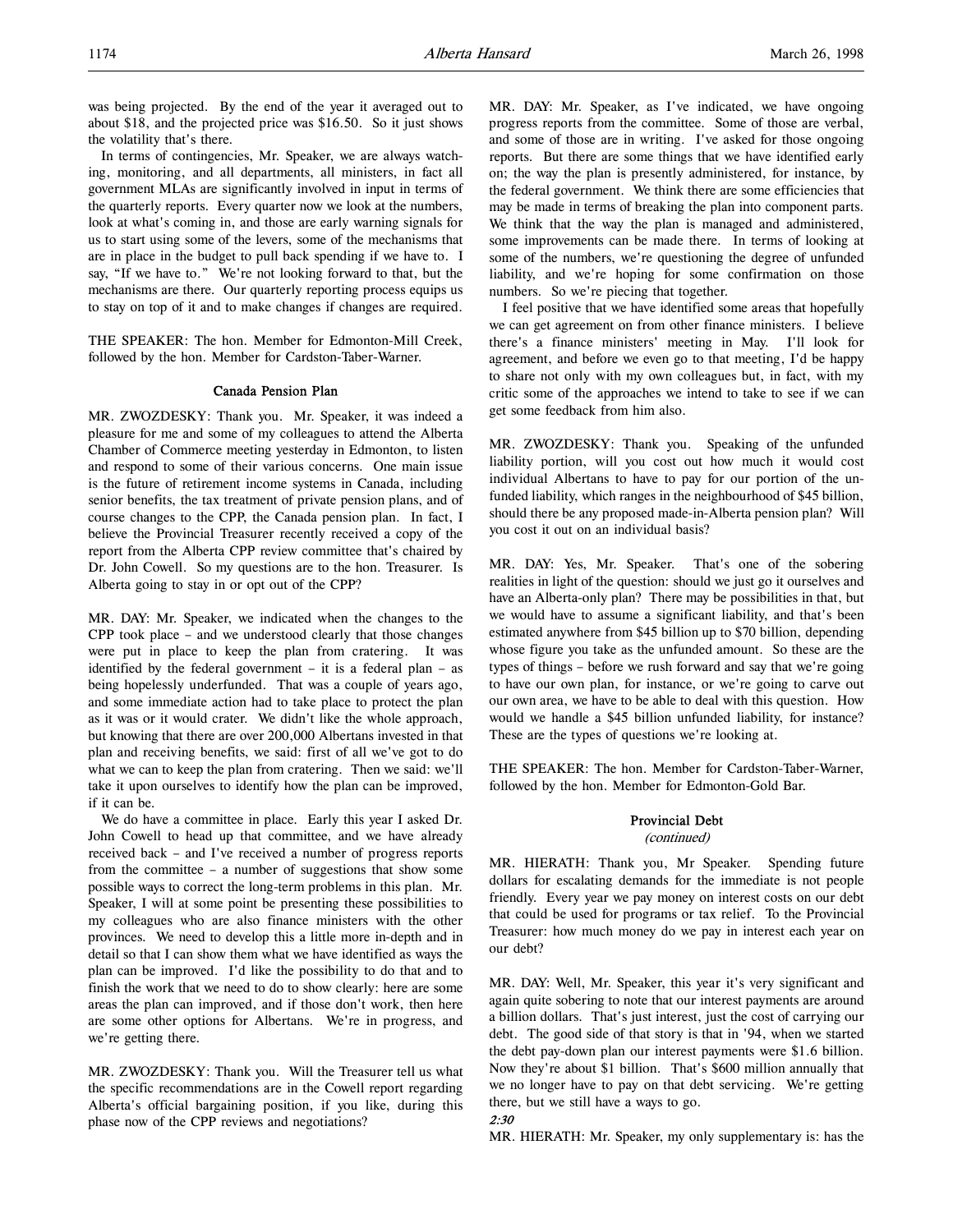Provincial Treasurer calculated the reduction in income taxes possible if present interest costs were applied against tax relief?

MR. DAY: Well, we've done some running of numbers, if you want to call it that, on those types of issues, Mr. Speaker. People have asked us to reflect on the cost of carrying the debt – I've said that's about a billion dollars – and then people like the MLA and others have said, "What types of things could those savings of a billion dollars be applied to, and specifically what would that mean if we didn't have to pay a billion dollars to the bankers, as it were, and applied it directly to income tax relief?" I can tell you that in running those numbers and just in terms of an approximate, every Albertan would enjoy a tax reduction of about a third of what they pay now if we didn't have to put that money to bankers and if that were the decision of the people of Alberta that it should go to that particular area.

### head: Members' Statements

THE SPEAKER: Three hon. members have indicated their interest today to participate in Members' Statements. We'll proceed in the following order: first of all, the Member for Calgary-Currie, followed by the hon. Member for Spruce Grove-Sturgeon-St. Albert, followed by the hon. Member for Banff-Cochrane.

### Charter Schools

MRS. BURGENER: Thank you, Mr. Speaker. In recent weeks the charter school concept has been the subject of media reports, editorials, and a great deal of public discussion, particularly in Calgary. I have always supported this initiative, which under the School Act provides for innovation and change within our publicly funded system.

Parents together with educators have been effective in highlighting programs which meet a broad range of needs and contribute to our community-based education system. These have included programs of literacy, math, science, sports, the arts, gifted and special-needs students' programs. I continue to be frustrated by the level of incompatibility between boards and the resident students and parents. At the same time we hear concerns about parents leaving the system to private schools, the very existence of charters allows them to remain in our publicly funded system. Charter schools should be a collaborative process. Charter schools should provide options and resources within the broader school system.

Under the current legislation, while the minister can accept a charter which has been refused by a school board, he cannot force a board to accept one. In the evaluation of a charter school program I would urge the minister to revisit the development and implementation process for charter schools so that the best needs of students, parents, and educators can be addressed.

Mr. Speaker, we have always encouraged our parents to be involved with the education of their young people. We've encouraged the role of business and community in identifying local needs. We should not see charter schools as a threat to the education system but as a supplement, and that very innovation should not be thwarted and frustrated by boards that have the inability to recognize the future.

Thank you.

THE SPEAKER: The hon. Member for Spruce Grove-Sturgeon-St. Albert.

#### Peace River-Athabasca Farm Disaster

MRS. SOETAERT: Thank you, Mr. Speaker. Farmers in parts of the Peace River and Athabasca area have suffered from disastrously wet conditions two years in a row. The municipalities have asked that these regions be declared disaster areas. Hundreds of farmers have asked for help. I've written to the Minister of Agriculture, Food and Rural Development and asked him in question period to come to their aid. Now, in desperation, some of these farmers have come to the Legislature to ask themselves. They will be meeting the minister later this afternoon.

Before the minister makes his decision about how he will treat these people, I would like him to consider a few things. The farm income disaster program is a pilot program. It clearly does not work when there are bad conditions in two consecutive years. I'm sure the minister will be revising this program in the future, but it seems unfair that these farmers should suffer because of a poorly conceived program. The crop insurance program has severe limitations. A few of these have now been recognized by the minister, who has announced some changes for the coming years, but further revisions are needed.

The minister has said that farmers will qualify for loans if they meet two conditions out of three, but I am told that a lot of the farmers are being turned down because they don't meet these conditions because they are too old to take out a loan. The average age of farmers is 57, Mr. Speaker. The minister told us in this Legislature earlier this week that there have been home consultations for about 140 farmers and that about 50 have received loans so far. How many are there that will not receive help? How many farms will have no money to enable them to clear the land and plant the crops this spring because they can't get a loan?

Farmers are suffering severe stress, and when farms suffer, so does the whole community, through no fault of its own. There's no money to spend in the stores; people move away; schools close. It's especially upsetting when people in northern Alberta see help going to other disaster areas. I want to ask the minister of agriculture to have some compassion, to find some way to help these farmers get through this crisis, for I believe that where there is a will, there is a way.

THE SPEAKER: The hon. Member for Banff-Cochrane.

## Alberta Juvenile Ski Team

MRS. TARCHUK: Thank you, Mr. Speaker. It is my pleasure to rise today to pay special recognition to the Alberta juvenile ski team. I would like to congratulate each and every member of the team and the coaching staff on their accomplishments at the Canadian juvenile alpine ski championships held last week at Mount Orford in Magog, Quebec. Alberta had its best placing ever at this year's competition. Our team received the greatest number of medals of all Canadian provinces and tied for second with Ontario in the point standings. This is a great achievement for everyone involved with the team and something they can and should be proud of.

Team members included Yota Lambropoulos, Paul Stutz, Konrad Brzezinski, Michael Stahl, Ashley Tarchuk, and Luke Patterson of Banff; Cameron Barnes and Kathleen Shaw of Canmore; Amy Vaile from High River; Nicole Pantella, Derek Mortson, Jill Reid, Sean Sullivan, Justin Desjarlais, Brad Spence, Danielle Rosenbaum, and Jessica Dakers, all from Calgary; and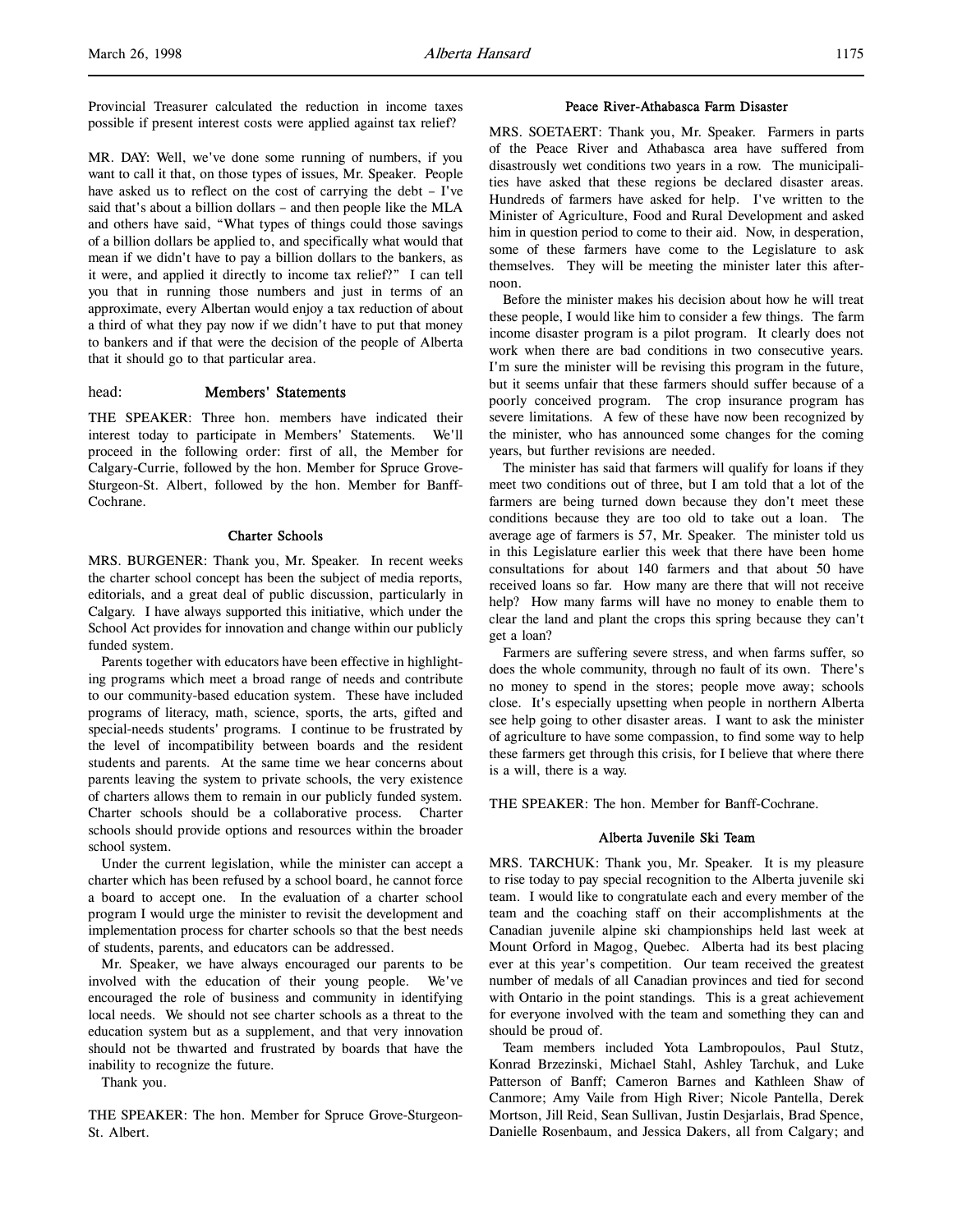Catherine Mullen, Curtis Kaye, Emily Hamill, Matthew Hewson, Stewart Wilson, and Caleb Dyck from Edmonton.

I would also like to specially thank the coaching staff who, through guidance and understanding, have created a winning team. The five-member coaching staff included head coach Glenn Thomsen, Richard Jagger, Bruce Rimmer, Urs Walleser, and Jamie Gould.

Mr. Speaker, these young athletes have trained hard all season and have sacrificed early mornings, long days, and many miles on the road to get where they are today, and that is to be Alberta's best. Each one of these athletes has earned their place on the Alberta team through their dedication and perseverance.

I would also like to comment on two of the racers who performed exceptionally well at the meet. The first is Jill Reid of Calgary, who won bronze in the combined race, which includes both the downhill and slalom races. The second racer I would like to highlight is Paul Stutz of Banff. Paul won gold in the downhill, gold in the super-G, gold in the combined, silver in the slalom and placed fourth in the giant slalom. With these showings, Paul was also awarded the overall gold and goes to the world championships next month.

I would ask all members in the Assembly to join me in congratulating the members of the team and wishing Paul well next month.

Thank you.

### head: Projected Government Business

THE SPEAKER: The hon. Member for Edmonton-Ellerslie.

MS CARLSON: Thank you, Mr. Speaker. Pursuant to Standing Orders would the Government House Leader please advise us of the order of next week's business?

THE SPEAKER: The hon. Deputy Government House Leader.

MR. HANCOCK: Thank you, Mr. Speaker. Yes, projected government business for the week of March 30.

Monday, March 30, at 1:30 p.m. under Government Bills and Orders for second reading we would hope to proceed with Bills 28, 33, 36, 27, 29, and 30 and as per the Order Paper. At 8 p.m. we would revert to Committee of the Whole with Bills 2, 13, 19, 20, 23, and 25 and as per the Order Paper.

On Tuesday, March 31, at 4:30 p.m. under Government Bills and Orders for second reading, Bills 27, 29, and 30 and as per the Order Paper. At 8 p.m. in Committee of the Whole Bill 2, Bill 13, Bill 19, Bill 20, Bill 23, Bill 25 and as per the Order Paper based on progress on Monday and in consultation with the Opposition House Leader.

On Wednesday, April 1, at 8 p.m. under Government Bills and Orders in Committee of the Whole we would proceed as per the Order Paper based on progress on Monday and Tuesday and in consultation with the Opposition House Leader and the third party House leader of course.

On Thursday, April 2, under Government Bills and Orders for second reading Bill 21, Bill 34, Bill 35, Bill 37 and as per the Order Paper and third readings as per the Order Paper.

#### head: Royal Assent

2:40

MR. DAY: Mr. Speaker, His Honour the Honourable the Lieutenant Governor will now attend upon the Assembly.

[Mr. Day and the Sergeant-at-Arms left the Chamber to attend the Lieutenant Governor]

[The Mace was draped]

[The Sergeant-at-Arms knocked on the main doors of the Chamber three times. The Associate Sergeant-at-Arms opened the doors, and the Sergeant-at-Arms entered]

THE SERGEANT-AT-ARMS: All rise, please. Mr. Speaker, His Honour the Lieutenant Governor awaits.

THE SPEAKER: Sergeant-at-Arms, admit His Honour the Honourable the Lieutenant Governor.

[Preceded by the Sergeant-at-Arms, His Honour the Lieutenant Governor of Alberta, H.A. "Bud" Olson, and Mr. Day entered the Chamber. His Honour took his place upon the throne]

HIS HONOUR: Please be seated.

THE SPEAKER: May it please Your Honour, the Legislative Assembly has, at its present sittings, passed certain bills to which, and in the name of the Legislative Assembly, I respectfully request Your Honour's assent.

THE CLERK: Your Honour, the following are the titles of the bills to which Your Honour's assent is prayed.

- 3 School Amendment Act, 1998
- 5 Canadian Airlines Corporation Amendment Act, 1998
- 14 Alberta Science, Research and Technology Authority Act
- 17 Metis Settlements Statutes Amendment Act, 1998
- 18 Engineering, Geological and Geophysical Professions Amendment Act, 1998
- 31 Appropriation Act, 1998
- 32 Appropriation (Supplementary Supply) Act, 1998 (No. 2)
- 206 Human Tissue Donation Procedures Statutes Amendment Act, 1998

[The Lieutenant Governor indicated his assent]

THE CLERK: In Her Majesty's name His Honour the Honourable the Lieutenant Governor doth assent to these bills.

THE SERGEANT-AT-ARMS: All rise, please.

[Preceded by the Sergeant-at-Arms, the Lieutenant Governor and Mr. Day left the Chamber]

[The Mace was uncovered]

THE SPEAKER: Please be seated.

Hon. members, before we proceed to Orders of the Day, might we revert briefly to Introduction of Guests?

HON. MEMBERS: Agreed.

THE SPEAKER: The hon. Member for Red Deer-South.

head: Introduction of Guests (reversion)

MR. DOERKSEN: Thank you, Mr. Speaker. It's my privilege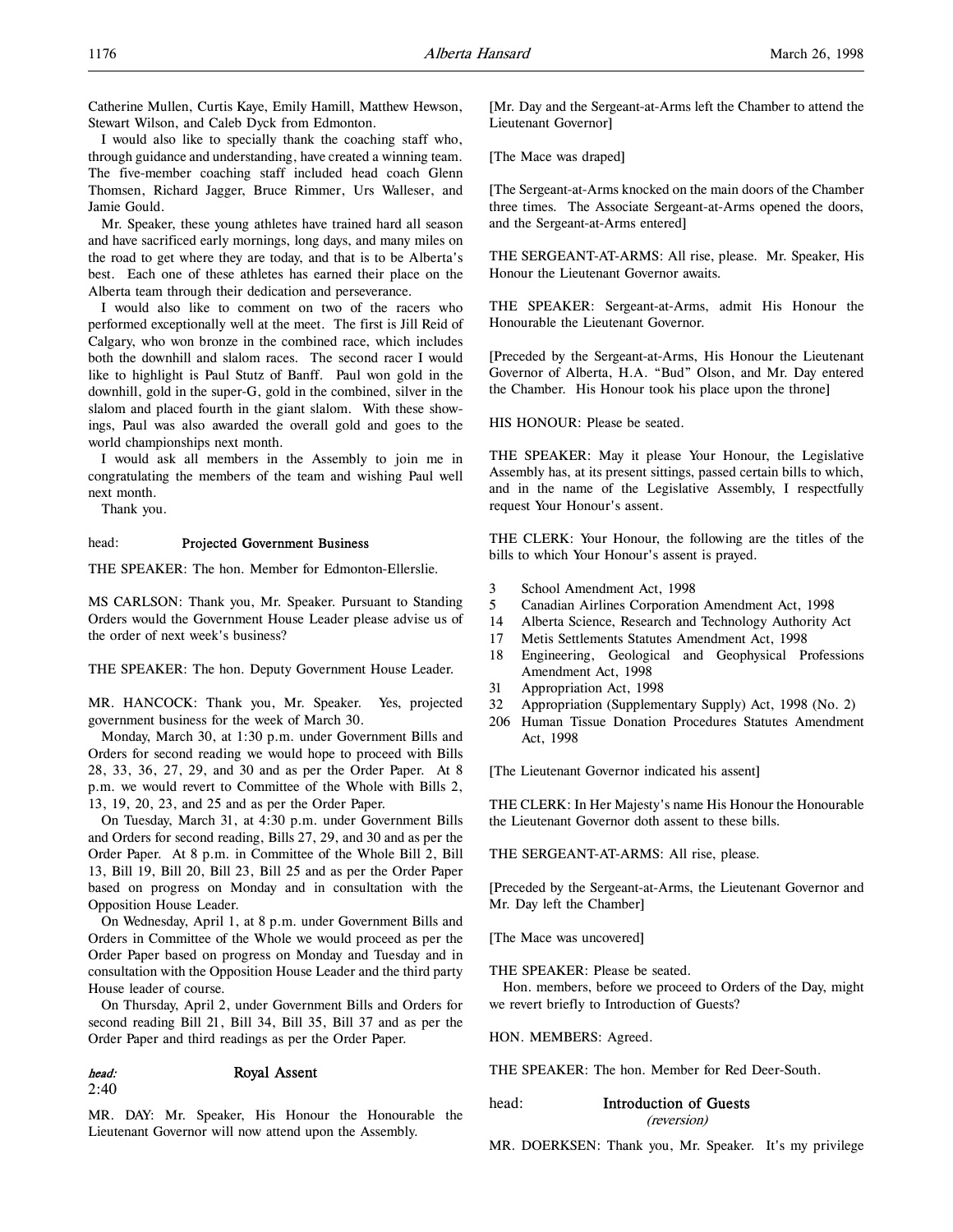today to introduce to you and to the members of this Assembly 34 visitors from the Golden Circle, which is a seniors' recreation centre located in Red Deer. Not only are they a great centre, but they also provide a lot of community work in the community of Red Deer. I would ask if they would stand and receive the warm welcome of this Assembly.

head: **Orders of the Day** 

### head: Government Motions

#### Standing Order Amendment

27. Mr. Hancock moved on behalf of Mr. Havelock: Be it resolved that the temporary amendments to Standing Orders of the Legislative Assembly, agreed to by the Assembly on March 2, 1998, be amended as follows:

Standing Order 7 is amended in suborder (1) by striking out "Recognitions (Monday and Wednesday)" after "Ministerial Statements" and adding "Recognitions (Monday and Wednesday)" after "Oral Question Period, not exceeding 50 minutes."

THE SPEAKER: The hon. Deputy Government House Leader to close the debate.

MR. HANCOCK: Thank you, Mr. Speaker. I understand all parties have agreed to this.

[Motion carried]

# head: Government Bills and Orders head: Second Reading

Bill 29 Students' Financial Assistance Statutes Amendment Act, 1998

[Adjourned debate March 19: Mr. White] THE SPEAKER: The hon. Member for Edmonton-Ellerslie.

MS CARLSON: Thank you, Mr. Speaker. I'm happy to speak to second reading of Bill 29. I would say that, in general, in principle we agree with most of what's in this bill. Part of it includes consolidating the operational functions of the student loan program under the department of advanced education. Previously, while it was directed, I believe, by the ministry, there wasn't any real direct link or any real direct responsibility in terms of the minister with regard to this. So this creates that link, which makes the minister more directly responsible for the student loan program, and certainly I don't have a problem with that. Making it a strictly ministerial policy advisory board is, in essence, what it has been.

I think it is good that this bill addresses making it easier for Alberta students studying out of province to get Alberta student loans. Certainly sometimes there are programs that aren't offered in this province, and it's important, then, that people who have grown up here can access the kind of education they want. The concern, of course, is always that there would be a trend towards offering fewer programs within the province because of a greater accessibility elsewhere. I think that would be too bad. We often find that people who take their studies here like to remain in the province and have an ongoing economic contribution. In that regard, it's a caution I would like to bring forward, that it doesn't mean we're going to be lowering the types of programs offered here or, of course, the quality.

### 2:50

The part that I have a bit of a problem with in terms of student loans in general is the issue of accessing them. If you're going to make it easier for people to get them for out-of-province programs, then why are we not making it easier for students to access them within the province? Currently student loans are the number one, two, three, or four most important issue that comes into my constituency, depending on the time of year. By the time these students get to the constituency, it's really a last resort for them in terms of accessing the money or in terms of increasing the loan limits or in terms of having to deal with issues about decreased limits that come to them out of the blue and upset their study schedule and their financial scheduling. They are real concerns. These are very important issues to these people.

Something's wrong with the current structure, Mr. Speaker. I'm surprised that the minister didn't address it in this bill, because certainly it would have been a welcomed opportunity by anyone who's ever had to access that program. Certainly there is a problem in terms of the committees changing their minds about how much a person is going to get. The student loan amounts that are available to students are not extravagant by any means. They barely allow them to pay their tuition, buy their books, and survive during the time period. Often people get part-time jobs to help supplement the income.

When something is changed in that program and the dollar values they can access is lowered, it can be a hardship on these students, particularly those that have children. People who have gone back to school for upgrading or something in that mind have arranged for day care. They've arranged day care fees, and they have the added expenses of providing for other mouths in the household. Then to have their amounts decreased by even \$10 or \$15 or \$20 a month is substantive to them and creates undue hardship. That's a problem that could have been addressed in this bill very easily I think, Mr. Speaker, and it's really too bad that it wasn't.

So I'm hoping that the minister will get back to us in terms of when he is going to be reviewing that process. He needs to review the dollar values that are given to people and the process under which those dollar values can be changed, the process under which appeals can be heard. The time line needs to be tightened. More information needs to be given to the student in terms of what the procedures are that they have to go through to get to the appeal stage and make a proper presentation. Timeliness is really of the essence in this situation because the time is cutting into their study time, and we know what happens if students don't pass these courses. They're once again in trouble in terms of the student loans. So I wish that would have been addressed here.

I think retaining the six-year limitation period for commencing legal action concerning student loan recovery is good. Once again, though, this doesn't necessarily always address the problem. We're finding increasingly that people who have taken out student loans graduate and then are unable to find jobs. Of course they're expected to start the repayment schedule within a short time period after graduating, and if they haven't found a job in their area of training, often they're either unemployed or they're reduced to taking some kind of a minimum wage or a lower income kind of job that is not sustainable when you have to include the student loan payments into the financial structure.

So what happens? They fall behind in their loan payments, and that no doubt creates pressure for them but problems in terms of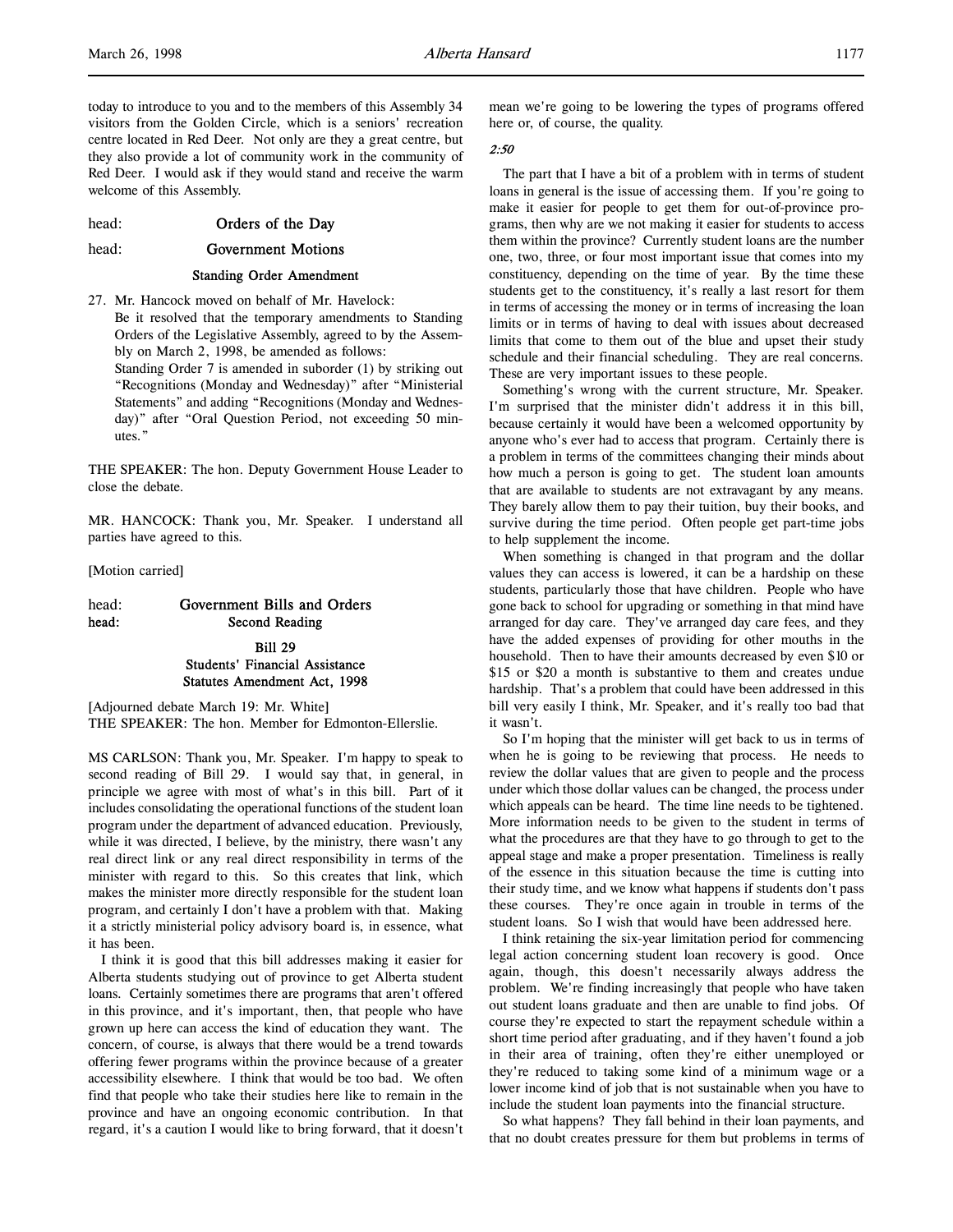the Students Finance Board. Often this is a long-term problem. They end up getting behind on their payments for a year or two and end up having substantial collection agency problems when the government then turns these loans over to the collection agency.

So I think an improvement on this would have been, instead of retaining the six-year limitation, that there be some sort of a proviso in the loan that you could look at situations case by case and that the repayment structures on student loans could be tied to the student's income. We've maintained for a long time that that would be a more proper assessment. For those who have higher incomes, you get the money back sooner, and those who for whatever reasons beyond their control can't find a job in their area of expertise, they would be expected to repay the loan as soon as possible but on a reduced payment plan.

This would help the government. At the end of the day this would put more money in the government's hands, because when they sell these loans to collection agencies, they're of course discounted, and the government only retains, I believe, 50 percent of the original loan that's still due and outstanding. So the government has significant write-downs in this area. If they were a little more accommodating in terms of working out a payment schedule with the students, I think it would be a win-win for everybody. The government at the end of the day would recover more money, the students would be under less stress, and they would have a payment schedule that was tied to their income and that they'd be willing and able to accommodate. The only people who don't win in this particular scenario are the collection agencies, and I think that would be a good-news story, Mr. Speaker.

Ensuring that the Alberta government has a right to add funds to the heritage scholarship fund is an excellent idea. I think that scholarship fund does an excellent job. Certainly when we're seeing increasing tuition fees year after year and an increased cost of living for these students, to have more funds available in the scholarship fund is a great idea.

So with that, Mr. Speaker, I think that concludes all my concerns at this point. I'm looking forward to listening to the rest of the debate on the bill.

THE SPEAKER: The hon. Member for Edmonton-Mill Creek.

MR. ZWOZDESKY: Thank you, Mr. Speaker. I, too, have some comments I'd like to address with respect to Bill 29, which is the Students' Financial Assistance Statutes Amendment Act, 1998, as brought forward by the hon. member opposite. It's not Leduc. Is it Camrose?

MR. JOHNSON: Wetaskiwin-Camrose.

MR. ZWOZDESKY: Wetaskiwin-Camrose. Sorry. The hon. member is of course the representative for the area of Wetaskiwin-Camrose.

I have had quite a few inquiries to my office, Mr. Speaker, with respect to the entire issue of student loans and how it is that we as a province go about assisting our young people in pursuing their educational objectives, their careers and vocations. So it is with some great interest of a personal and professional nature that I pursue this debate today.

I'm also genuinely interested from the standpoint that I do believe our young people are indeed the real future of our province, and anything we can do to speed them along that way

not only helps them but, I believe, has a tremendous spin-off on society, quite obviously, for all of us. It has tremendous spin-offs in the area of advancement and creating new opportunities for employment and for future positioning of our Alberta within the larger national and international markets.

A couple of the things that intrigued me about Bill 29 were touched upon somewhat by earlier speakers, so I'll be brief on those points. I would like to cite a situation that I'm attempting to resolve right now on behalf of a particular constituent who is actually studying in the city of Toronto at the moment. He's encountered some difficulties with respect to being an Alberta student who's actually studying out of province. Now, while the system worked quite well for the first year or two, it seems that some of the difficulties that have arisen with respect to the financial assistance being provided to him are now being experienced as a result of one of the major banks having taken over the portfolio for the Alberta portion of the loan.

### 3:00

The complication seems to arise when he's asked to reregister every September, which is no problem, and I'm not talking about reregistering in the school program. I'm talking about reregistering with the loans officers. They do another review in January, and then there's another follow-up done in May or June. However, in the case of a sudden absence from the institute of learning, as was the case with this particular gentleman, there wasn't in place a sufficient provision that would allow him to retain his exempted repayment status. As a result of having gone off to a foreign country with his parents to in fact search for a missing family member, this young fellow was actually penalized by time and tremendously imposed upon for having to provide the kind of information that should have been routinely looked after if the system had that check and balance in place.

Now, I'm not criticizing the system as such, but I am raising the point under this statutes amendment act because I would have thought that there may have been others who raised this point of accidental absence or absence due to extreme circumstances and how it is that the students receiving the money would be unfairly treated as a result of that extended absence, which in this case turned out to be several months. So in that instance I wanted to just raise for the hon. member the possibility of perhaps looking at some additional teeth to the bill that actually would specifically talk to that issue of absence. Now, I am aware that there are some references to that within the guidelines or within the regulations or possibly even within the individual contracts, as they are called, which the student recipients sign and must adhere to. However, in this particular case it seems that there was some miscommunication, perhaps, or some oversight which wasn't attended to.

So having said that, I want to just say in a general sense that I am very supportive of the financial assistance programs we have had over the last number of years. While I personally have not ever benefited from one of these financial assistance type programs, I do know of many, many, many young people who have, and I think it comes down in this debate to a couple of primary issues.

One of them certainly is access. I think it is one of the greatest and most futuristic strokes of a government to be able to provide easy access, predictable access, and stable access to a system that allows our young people to have the security they need, so that there are funds available in the event they can't afford to put themselves through school or in the event they weren't able to get that summer job they were counting on or if their families are just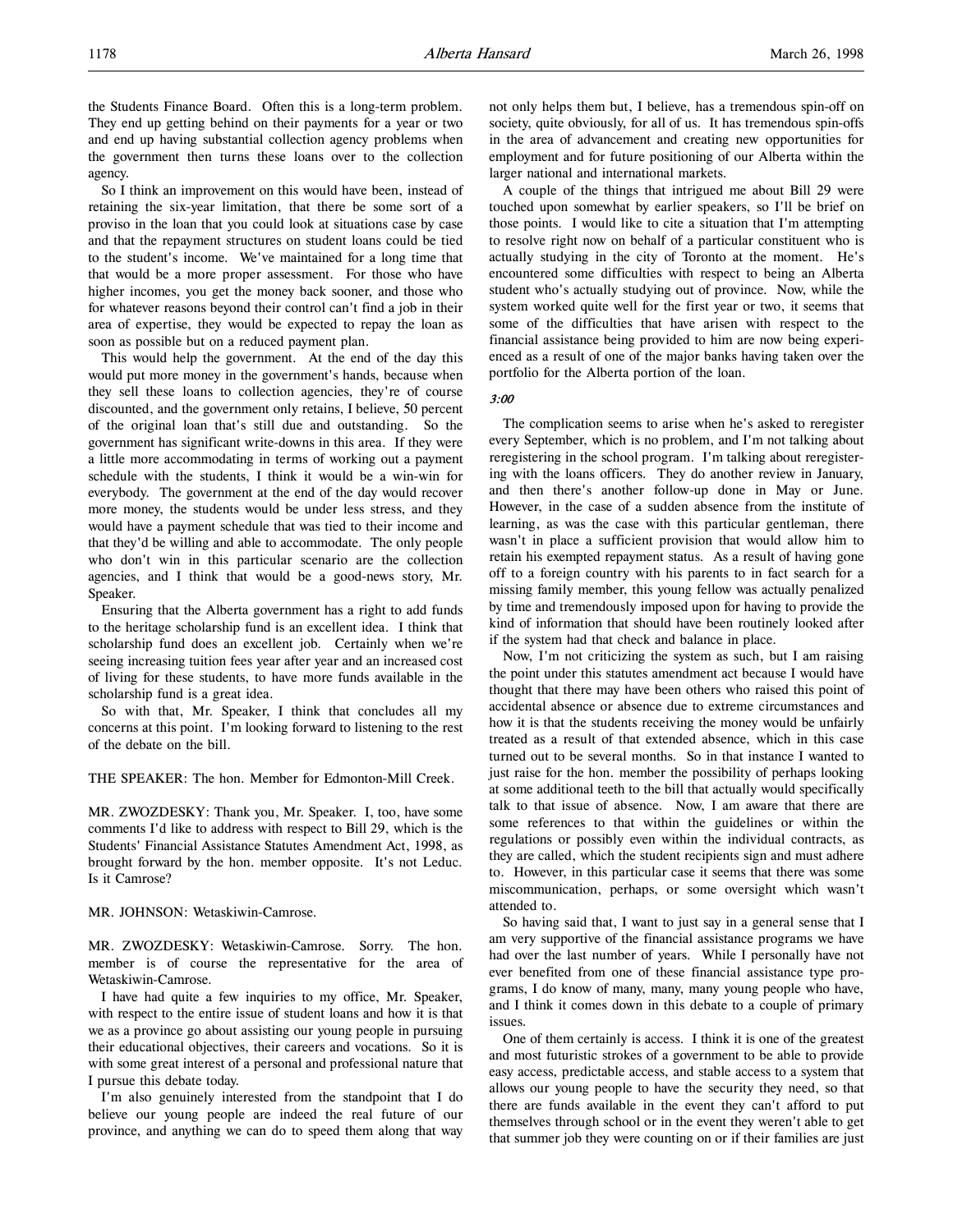On that point, I do want to extend a kudo to the Alberta Students Finance Board here in Edmonton, who have been extremely helpful, Mr. Speaker, to me and my office insofar as financial assistance to students has been concerned. They've been very responsive and they've been very accurate with their information, and they've been very friendly and forthcoming with their advice and with their follow-up on any of the matters that I've put forward to them.

There is another issue that this bill talks to inherently and otherwise, and that is the aspect of the loan repayment schedule that young people have to abide by once they graduate. Any system that does not penalize our young people by allowing them to graduate with a debt that is so large that it can't possibly be paid back within the reasonable period of time expected, any bill that doesn't penalize the students in that respect or any program that doesn't penalize them certainly will get my support. But my concern is with respect to the speed with which these young people are expected to repay those loans and the interest provisions that are included in some of those loans and how rapidly it can accumulate.

Now, as you know, Mr. Speaker, there are certain provisions that render certain loans interest free. Wouldst it were so that they had an interest-free period beyond their graduation time for – well, let's pick a time frame – at least two or three years to let them get on their feet well enough. I don't know if we have that provision, hon. member. I do know that it's been raised enough times that it should merit some consideration.

For a young student today to graduate and be expected to immediately start paying back this loan is probably not very conceivable nor very fair. The reason I say that is because a lot of these young people are going out and starting up their own businesses. Some of them are graduating and starting up their own practices in medicine, dentistry, whatever, and they have tremendous start-up costs. So to saddle them with not only those start-up costs of their own profession but also saddle them with the additional burden of suddenly, sharply having to repay their student loans may not be the most fair of scenarios for all of them.

I understand that there would be exceptions to that, but I would ask the hon. member to please consider the suggestion that perhaps there should be a grace period, for want of a better expression, whereby the students wouldn't step out the door of the college and then immediately have to step into this sudden repayment of the debt. I understand some of that debt gets to be very large as they graduate, as high as \$20,000, \$25,000, \$30,000, and in a few cases \$40,000.

One of the problems young people have in that respect, Mr. Speaker, is that they no longer have as many jobs they can apply for during the summer, the higher paying jobs. There are many jobs, you might argue, that are at the minimum wage level. But minimum wage levels hardly put enough money in their pockets for their weekends, much less for their retirement of debts of the nature and size that I've alluded to. So I would ask once again that that be given some very serious consideration. How fair is it to saddle these students with that large a debt right after graduation and expect them to begin paying it immediately?

Perhaps that thought, just to take it one step further, can be tied to their employment scenario. We could offer them the position of: start paying us back within two to three years after you've

landed employment or, at the outset, within three to five years, say. Even if they haven't, at least that would maybe function as an incentive for them to get on with their jobs.

We have to respect, too, that some of the career fields are filling up and there aren't as many jobs that readily available as there once used to be. I know, Mr. Speaker, that when I graduated the first time, in 1968 or '69 – or perhaps both – there was an abundance of jobs, particularly in the teaching profession. I virtually could pick any place in Alberta that I wanted to go, and of course I chose Edmonton. There was no difficulty then. There was absolutely no question that those of us in that graduating class of '68-69 were going to land a job somewhere in Alberta. There may be other colleagues here who were in the same boat. But that's not the case today. It's not that automatic, particularly in some of the professions such as teaching, which I've just alluded to. So anything we can do to help improve that picture I'm certainly in favour of.

Now, there are a couple of other points here that I wanted to raise.

# 3:10

MR. SAPERS: I'm here. I'm with you, Gene.

MR. ZWOZDESKY: Thank you, hon. member, for that support. I was actually just reading some notes that were slipped to me, which I appreciate receiving. Thank you.

I want to comment briefly as well on the Alberta Heritage Scholarship Act and particularly the fund that accompanies it. I also want to refer to the Rutherford scholarships, which I think is a very good program that was established and that forms part of the entire student financial assistance package we are discussing today. Every year we salute these young people, at the grade 12 level particularly, for their outstanding accomplishment. I know, Mr. Speaker, that you've had great experience and exposure with that program as well, and you were probably one of the people who were instrumental in helping to carve and create it years ago, for which we are grateful. Every year as we go out to the schools and salute these young people, we see the presentation of thousands and thousands of dollars, which goes a long way to helping these students. I just wanted to go on the record saying how much I and the high schools in my constituency appreciate the fact that the province has undertaken that particular program and also the fact that it's being continued.

Now, there's another section of the act – again just speaking to the general principle here – I would like to refer to. That's on page 5, where we start to see some of the changes to the Students Finance Act and references to the Government Organization Act. What I see here generally in spirit, Mr. Speaker, are a lot of changes being made with respect to the board. With respect to the board, there are additional changes with respect to the committees which that board may be able to create. Then there's the question of the individuals who sit on those committees and, of course, additional comments about the numbers of individuals who will serve on those, how they're going to be chosen, what their remunerations are, and so on. Then there's a lot more that goes on and on and on, talking about the board and changing things from "board" to "minister" and changing the word "minister" to something else perhaps.

In all of this I would understand, hon. member, that we're doing some basic housekeeping changes, you might call them. I fail to follow some of the points here, and I haven't made up my mind, to be honest, hon. member, whether I'm in support of these changes yet or not because I'm not sure how they're going to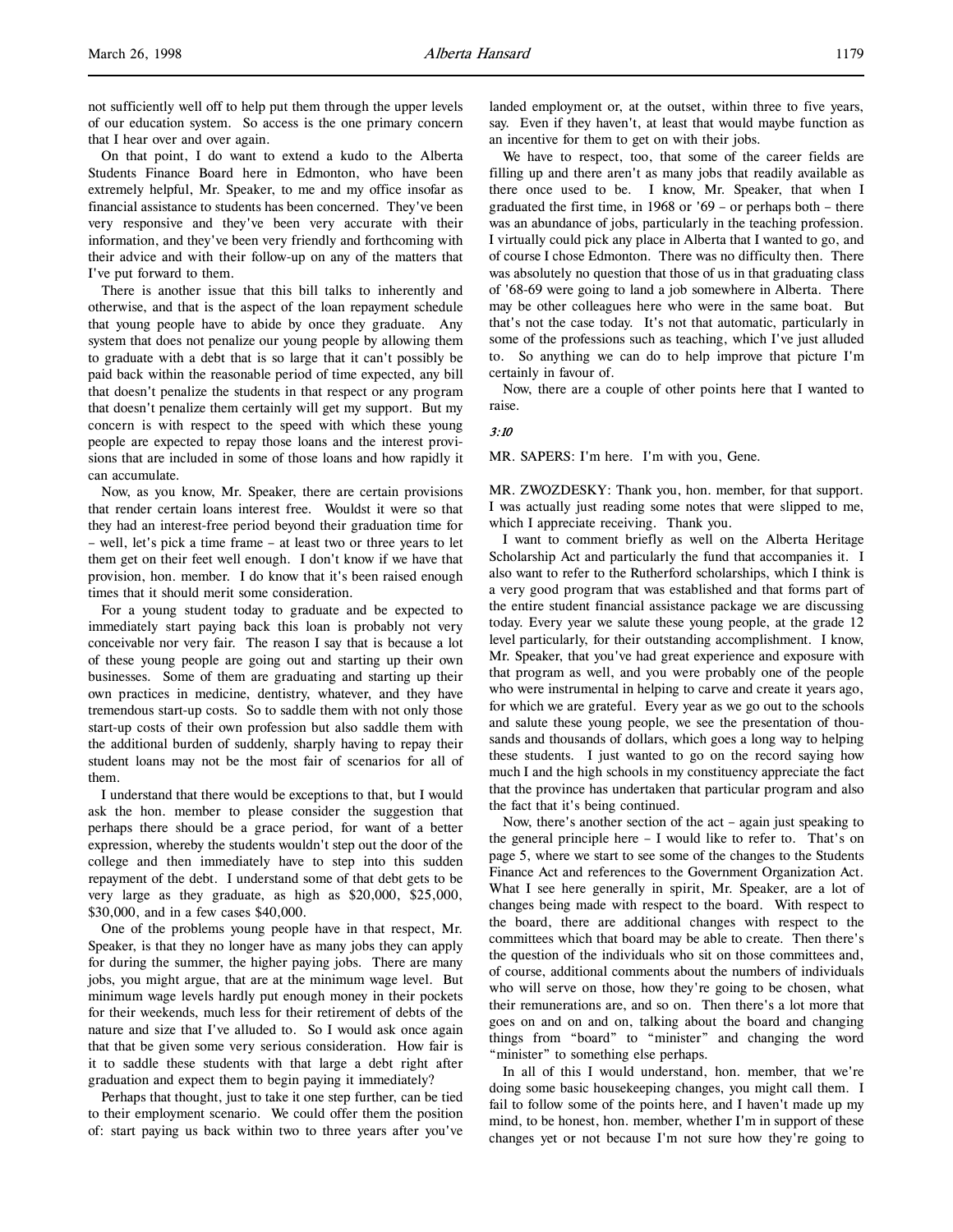translate once they're applied. I see a lot of things that impact specifically the board, but I don't see that many changes that impact the students, who are actually the people we're trying to help. So the thrust and the gist of some of those changes escapes me at this time. However, I would like to listen carefully again to the hon. member as he addresses some of the needs for those changes.

One of the changes that I see here, which was referenced by an earlier speaker, in fact dealt with the rate of recovery of some of these loans. Now, I don't know whether that's covered here in the bill or is covered in regulation or by some guidelines that you pass on to the board and its committees. That, too, is a matter of large concern, in my constituency at least. Well, I shouldn't restrict it to my constituency, Mr. Speaker, because, in fairness, I do hear about this occasionally at various gatherings. Individuals are concerned with the speed with which some of these loans are being recovered.

I don't want to sound like I'm contradicting what I said earlier about giving students a grace period. That's not the intention here. What I'm legitimately trying to find out – whether or not it's referenced somehow, if not in the act then in the guidelines or regulations that may accompany this act – is whether or not there is a provision for a re-examination, if you will, of the recovery rates as they pertain to the outflow of cash that goes to benefit these students. I don't see that. But I do see a lot of power now vested in the "minister" as opposed to the "board." That's another issue that I'm not sure is necessarily a wrong thing or a good thing.

For example, on page 7 the general principle of what's being talked about there deals with striking out the word "board" and substituting the word "minister" when it particularly applies to funds that have already been voted on, presumably by the minister, while it was in the Legislature for discussion and debate as part of the larger budget.

That having been said, why would it be necessary to remove the word "board" from so many of these clauses and institute the word "minister"? If that were the case, I would have thought the government would have had the word "minister" in there to begin with. Otherwise, it tends to look like there's more power returning to the minister. I thought we were in that mode of getting political interference – that's perhaps too strong a term in this phrase. The whole idea of minister overshadowings: we were trying to get away from that. But the spirit of the dialogue on page 7 seems to re-enshrine what it is that we worked so hard to de-enshrine earlier. Again, I could stand to be corrected, but that's the appearance it has to me on second reading. So perhaps the minister or the hon. member – perhaps soon to be a minister; who knows? – could comment on that particular aspect.

Otherwise, in general, I find that the other amendments that are proposed with respect to the Student Loan Act, again with the exception of the insertion of the word "minister" from time to time, are acceptable to me but on the proviso that I get clarification on why it's necessary to have it spelled out as being the minister's responsibility as opposed to the existing arrangement, which says it's the board's responsibility.

I guess on that point there was another thought that I had, Mr. Speaker, and that was with respect to the size of the board. I'm not sure what the size of the boards is right now; for example, the Students Finance Board or the other board that's referred to here. Whether or not the spirit of this bill, which calls for a reduction to I think five members now or something in that neighbourhood – I'm not sure what the rationale is.

Is that the bell? I had some other points, but perhaps I'll come back during committee to address them, Mr. Speaker. Thank you.

THE SPEAKER: Well, the hon. member could always ask for unanimous consent of the House to continue.

### SOME HON. MEMBERS: Agreed.

THE SPEAKER: No, we haven't asked the question, hon. members.

The hon. Member for Wetaskiwin-Camrose to close debate.

MR. JOHNSON: Thank you, Mr. Speaker. It's a pleasure for me to close debate on Bill 29. The comments that I have heard have certainly been interesting and enlightening, and I think there have been many good suggestions.

In conclusion, I'd like to say that Bill 29 brings the administration and handling of student finance assistance in line with today's realities. It clarifies and co-ordinates responsibility and authority, especially in relation to the Students Finance Board and the minister and of course the minister's department. It redefines accountability in light of a much expanded scope in student finance today.

Most importantly, it allows us to move forward to offer even better opportunities for financial assistance and program portability and flexibility to all Alberta students. I sense support for the bill, save for a few concerns and questions and suggestions, which I'm sure can be addressed more fully in Committee of the Whole.

### 3:20

I would, however, like to make a few comments in response to the question about long-range vision regarding student loans and higher education, because I think this was a question that does relate to the principle of the bill. I want to assure the hon. members that our vision is to ensure that financial need is not a barrier to further education for all Alberta students. Through our vision of making education available to all, then, we want to ensure that needy students have full access to the economic and social advantages that certainly come with having a higher education. Student loans and other assistance are of course the central tool in achieving that vision. This bill in fact expands the possible sources of funds for financial assistance. Also, I should mention that the vision includes a harmonized loan product jointly funded with the federal government.

I think that's all I have to say, Mr. Speaker, at this time. As I mentioned, many of the specific questions dealing with the amendments and I think many that didn't deal with the amendments can be explored more fully in Committee of the Whole.

So as the mover of second reading, I would like to close debate.

[Motion carried; Bill 29 read a second time]

# Bill 30 Cemeteries and Funeral Services Statutes Amendment Act, 1998

[Adjourned debate March 19: Mrs. Laing] THE SPEAKER: The hon. Member for Edmonton-Glengarry

MR. BONNER: Thank you very much, Mr. Speaker. It gives me a great deal of pleasure to rise today to speak to the Cemeteries and Funeral Services Statutes Amendment Act, 1998. I must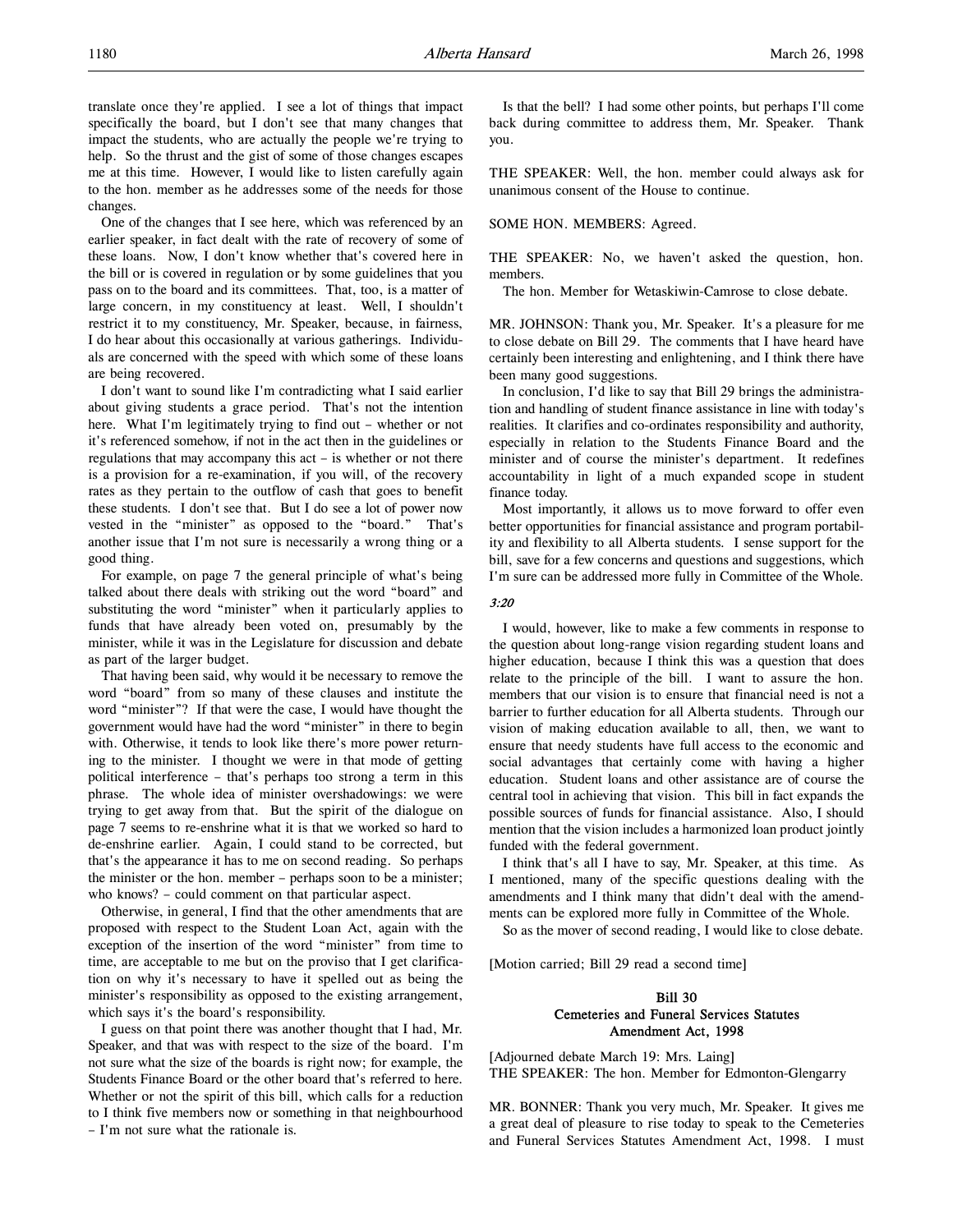commend the hon. Member for Calgary-Bow for the tremendous amount of work she did in the preparation of this bill, especially the tremendous amount of work she did with stakeholders in the industry to come up with a bill that would satisfy not only those but provide a great service for Albertans. In the course of her preparation of Bill 30 she also took time out to get her staff together and spend some time with me on the briefing of Bill 30. I found it was extremely helpful. Her staff were extremely patient. It is with those thoughts in mind that I do have the pleasure to speak to Bill 30 here this afternoon.

My first impressions of the bill and after going over it with the staff: it looks like a very good bill. I will, however, reserve my final approval until we have studied the bill more in detail through second reading and committee.

I guess my first question would be: why do we need Bill 30? Probably the best reason is that neither the Cemeteries Act nor the Prearranged Funeral Services Act has been updated for over 40 years. The industry in Alberta is rapidly changing. We have had quite a significant increase in the number of funerals in Alberta. It is up from roughly 15,500 in 1994-95 to 16,500 in 1996-97. In this very, very short period of time that's an increase of 6.1 percent. There definitely is an industry here that is growing, and with the continued success of business opportunities and the influx of people into Alberta, I would expect that this figure will continue to grow for some time.

We've also during this period of time seen a decrease in the number of Alberta-owned funeral homes. It is down by approximately 3.1 percent. So again this figure just illustrates that the industry is changing here in Alberta. The number of national- and multinational-owned funeral homes in Alberta has increased 54.2 percent, Mr. Speaker. I give that statistic not to cause any alarm but just to illustrate that the industry is changing.

Just a few examples. The Service Corp International head office is in Houston, Texas. This is the largest funeral home and cemetery operator in the world, and here in Alberta it operates 22 funeral homes and three crematoria. The Loewen Group Incorporated has a head office in Burnaby, B.C. It is the second largest funeral home in North America, and the Alberta operation has 10 funeral homes and one crematory. The Arbor Memorial Services Incorporated has its head office in Toronto, Ontario. It is operating in Alberta as Memorial Gardens, and it is one of the largest funeral home companies in Canada. Presently in Alberta its operation has five funeral homes, six cemeteries, and two crematoria.

One of the things this bill will do is use the current language. Where the old term was "endowment care," this has now been updated to "perpetual care."

Bill 30, Mr. Speaker, will also address whether cemeteries can buy back cemetery plots and pay the original price. The updated version here is that they must pay the current value. I guess the greatest example of this was brought forward in our discussions when it was pointed out to me that a funeral plot that was purchased in the 1900s for \$12 is currently worth somewhere in the neighbourhood of \$600 to \$700. So this is one of the benefits of Bill 30, that the people who run the cemeteries would, at this particular time, have to pay the current value in order to buy this back from the people that own it.

Another thing I noticed in here as well, when we are looking at this bill, is that there are enough differences between the two acts I talked about in my opening address that this bill does allow the acts to be separated. In Alberta many of the cemeteries are primarily owned by nonprofit religious groups and municipalities and for-profit funeral firms. This legislation is not designed to give an advantage to the stakeholders in either cemetery or funeral home sectors, which have similar interests and sometimes deal with the same services or products. However, it will make an attempt to harmonize sections of the act which are similar to both. What this will do is maintain equality for both the people who own the funeral homes and the people who own the cemeteries.

Presently the funeral services businesses are governed by the Prearranged Funeral Services Act and the Licensing of Trades and Businesses Act, and they are also governed by some provisions under the Unfair Trade Practices Act. Bill 30 pulls all the existing provisions together in one statute. The administrative responsibilities and compliance handling for cemeteries will remain with the government, but the amendments to the Cemeteries Act will allow for their deregulation to the regulatory boards established by regulation should this be required in the future. Also, under Bill 30 the religious and municipal cemeteries will continue to be exempt from licensing, preneed trust requirements, and perpetual care financial provisions.

I'd like to now look at some of the major changes to the acts, and these are common amendments which will occur. What this bill will do is prohibit or restrict the direct sales of prearranged funeral services, of preneed funeral contracts, either by telephone or door to door. In an Angus Reid poll 90 percent of the 800 people surveyed were opposed to direct sales or cold calls, and this was also supported by the stakeholders in consultation. It will, however, continue to allow these businesses to have mail drops, to distribute pamphlets, but it stops the high-pressure sales, especially to seniors. With this new piece of legislation it will stop people from going into our seniors' facilities and using highpressure sales on seniors. I think it is a very good step and a very good amendment in Bill 30.

### 3:30

There's also a deregulation, Mr. Speaker, of administration and complaint-handling functions to the Alberta Funeral Services Regulatory Board. Now, the composition of this board will be three members selected by the minister and three members selected by the industry. What they have attempted to do here – and they've done a very good job as well – is to harmonize with other Alberta consumer-related legislation so that this new legislation will allow for a cooling-off period. Normally this is 10 days, but for older people this will allow a cooling-off period of up to 30 days, which will allow ample time for consultation of our seniors with their families, definitely a necessary part of the bill when you think, for example, that families could be out of the country or on vacation when these are signed. As well, with the great mobility that we do have in our population today, it is quite possible that families have moved away and it will take some time to get together. So this is definitely one of those changes in the act, an amendment, which I think is very good. It will protect some of our more vulnerable members in Alberta; that is, our seniors.

Another part I do like about the bill that is very good is that it will expand the range of enforcement options. In previous legislation the only option that was available here was either to pull a licence or not to pull a licence. Under the proposed changes the new bill will allow the director to make orders, which would be binding of course, to study contracts, to issue conditional licences until people have met conditions placed on them by him. If there have been violations to either of the acts, what could happen in this is that the director could have the people take courses or parts of courses which would cover any of the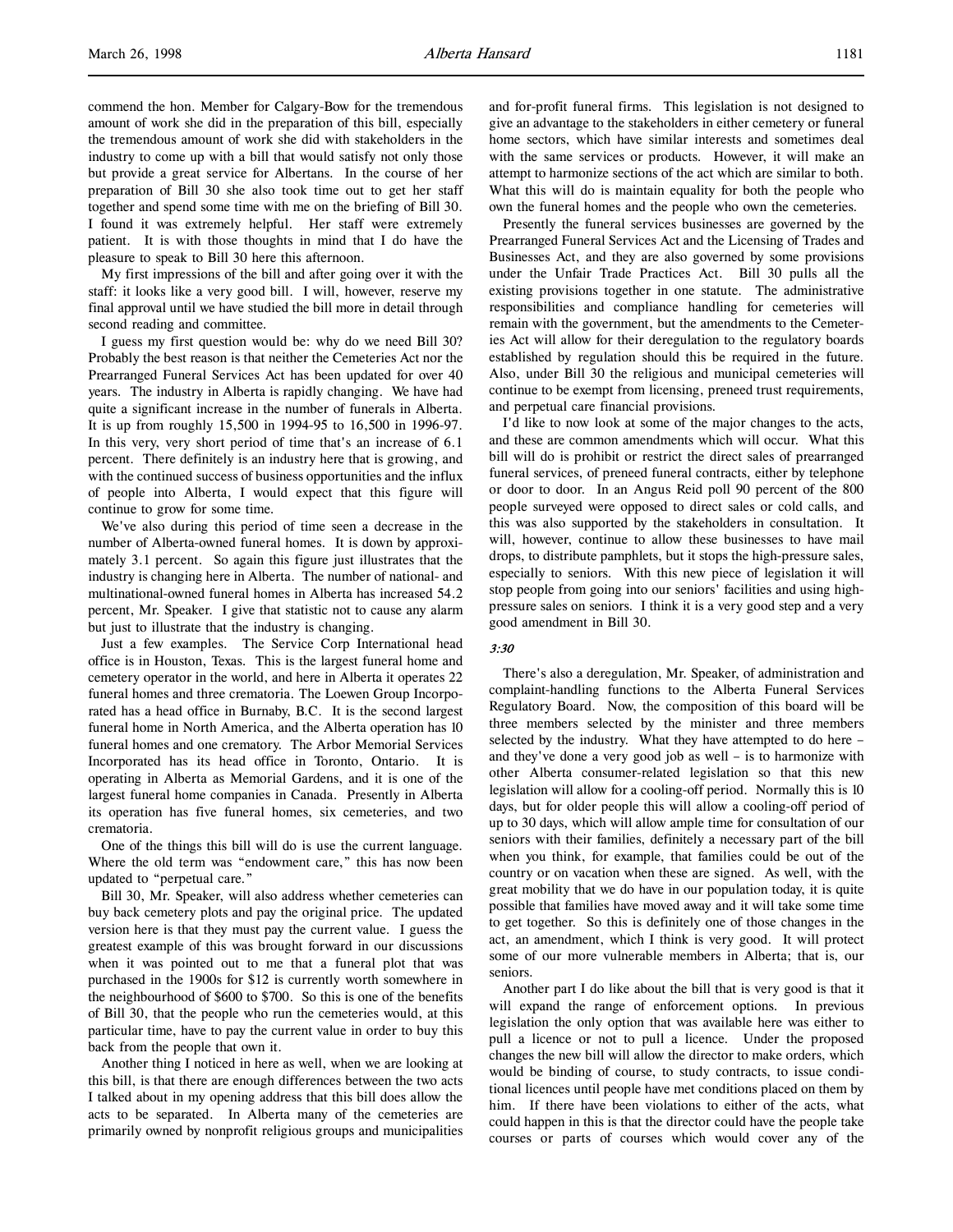violations that may have occurred. In extreme cases and extreme violations there can be a fine as severe as \$100,000 or even up to two years' imprisonment.

The next portion of this bill that I'd like to speak to is the establishment of trust funds. This bill will allow the retention of all funds in trust, including interest received, for the preneed purchase of goods and services until the goods and services have been delivered or the contract is canceled. Again, this is an advancement. It protects the consumer. It allows for this fund or the investment of these funds to increase in value until such time as the goods or the services are delivered, and at that time payment will be made. It does prevent what has been allowed to happen up to this time, and that is the funneling off of interest from these accounts. So again a very positive change, and I believe this is one of the changes that was requested by consultation with the stakeholders.

Under the Cemeteries Act the private, for-profit owners must cover perpetual care. Again, this is long-term. It looks to future events, and of course prices will be going up. It's a fact. It protects families here as well in that the private, for-profit owners will be responsible for those future costs.

#### [The Deputy Speaker in the chair]

Presently there are times when the right of interment is questioned, and there are a number of scenarios that do occur here. It could be the fact that one of the members in a marriage has died and there is a remarriage. In other cases, for example, a couple gets divorced, they have purchased their cemetery plots, and at that point neither of them would want to be buried next to one another. So when families can't agree where the loved one would be buried, then there certainly is a provision in this act to establish a committee that would oversee this and would also set up guidelines, which would definitely be a benefit, because I don't think there's any time in our lives when we are more vulnerable than when there has been a death in a family and a death of a loved one. This new bill would also give the minister the power to establish a regulatory board which would set the criteria to resolve these disputes. This is a very positive step at this particular time. It is not established, but I would think that if the need is great enough that the provision is having some revision to it, it is a good step.

The bill will also clarify the consumer's ability to sell unused cemetery plots and the conditions of resale. Now, this also occurs – we gave you some examples earlier – where one party or the other might have a need or a wish to resell the plot. Another could be, for example, that a family moves, and if this is the case, then of course they don't want to have the additional cost at the time of death of having to ship a body back. So again a very good addition to the bill. If these plots are offered back, then the cemeteries must buy back these plots, Mr. Speaker, at 75 percent of the present value of the plot. I think this is again a very reasonable proportion and a very good option for people who wish to purchase their plots in advance.

In closing, Mr. Speaker, as I said earlier, I certainly do support this bill at this stage. Again, I reserve my final opinion on it until we have heard it fully debated in the Legislature.

This bill does address many of the issues that are of concern to the stakeholders. I think the changes in this bill are certainly going to prove to be very beneficial for Albertans. One of the strong points I like about it is that it does protect our seniors and our consumers when they are at a most vulnerable point in their life.

So I do look forward to future debate on Bill 30. I would again

like to thank the hon. member for all her efforts in bringing me up to speed on this bill.

Thank you, Mr. Speaker.

THE DEPUTY SPEAKER: The hon. Member for Edmonton-Gold Bar.

MR. MacDONALD: Thank you, Mr. Speaker. I, too, rise this afternoon to say a few words about Bill 30, but first I, too, would like to congratulate the hon. Member for Calgary-Bow for bringing this legislation forward. If this will assist families at a time in their lives when they have to accept the loss of a loved one, if this will assist in planning, then it is a good piece of legislation.

Mr. Speaker, I understand that there has not been an update for almost 40 years regarding this legislation. We all know there have been lots of changes in 40 years, but one of the more noticeable changes is the number of telephone solicitations and door-to-door visits that a family can receive. Sometimes when there is a married couple, if they're elderly and one of them has passed away, the other one can feel vulnerable. These phone solicitations can sometimes cause not only the surviving spouse financial difficulty but also other generations of his or her family, Mr. Speaker. The highlight, as I see it, of this bill – and it's certainly a very, very good idea – is to somehow prohibit or at least restrict these door-to-door solicitations and these telephone calls for prearranged funeral services and cemetery supplies and services.

#### 3:40

We're also talking about more stringent penalties in Bill 30 for violations of the regulations as I see them outlined here. There are also new rules for the director and the appeals board and regulatory board for funeral services.

Now, there are some things I note in here  $-$  I know from visits to southeastern B.C. that many of the cemeteries are now going to horizontal gravestones. They are no longer placed vertically, and if you want to walk up and pay your respects to a loved one, they can be difficult to find. I'm told by the residents in some of these towns in southeastern B.C. that they do this to make maintenance of the cemetery much easier. The grass grows, so you get on a ride-on lawn mower, and the elevation of the stone or the marker has to be lower than the level of the grass so that it's easy to do. I see in here that we are mentioning markers, gravestones. There are certain rules and regulations regarding them, but I don't notice anything like this. When I first encountered it, I thought it was quite an unusual procedure, but as it was explained to me, I accepted it. When I visit one particular cemetery there, everything is flat, and no matter how big the stone is, one does not stick out from the other. If the hon. member would consider that in this legislation – I don't know if it's necessary that we would have a rule like this in this province, but it's certainly something that has been thought about and discussed in southeastern B.C. and is something that we may take note of to keep costs down.

Funeral costs, I understand, average \$4,700 for service, and that is quite high, Mr. Speaker. A lot of people have difficulty making those arrangements, and as I said earlier, it is a difficult time for families. The loss of a loved one is extremely difficult, and to be faced with up to a \$5,000 bill sometimes puts extraordinary strain on family budgets. But we have to be careful with this legislation, because we know of the intense competition in the funeral business. We only have to look at the press to understand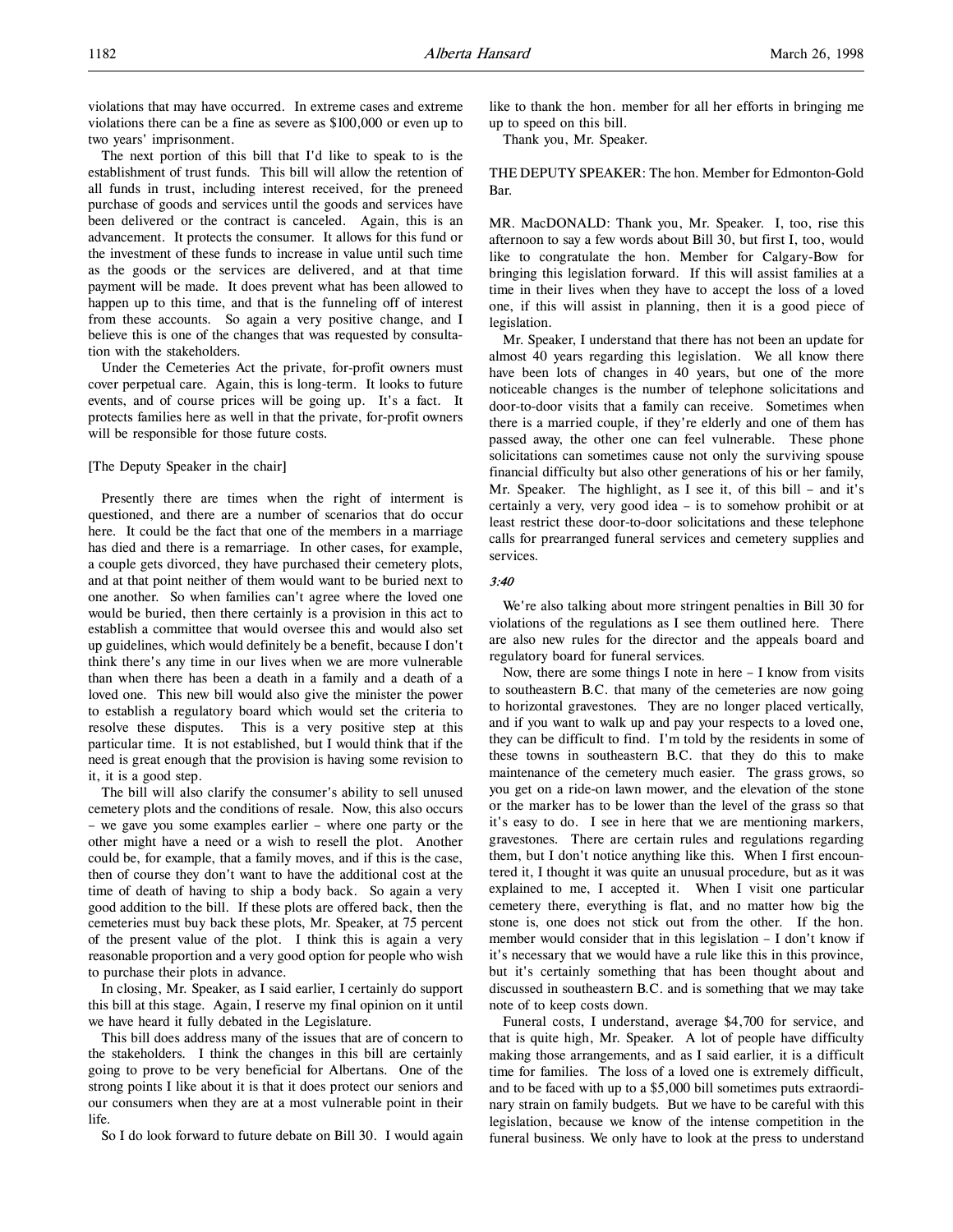that the Loewen Group – I believe they're from British Columbia – are into some intensive negotiations in the southern states with a group there. These negotiations have, to say the least, not been friendly. We have to be careful with this because the funeral business can grow very large. There is potential for a monopoly to exist.

In the funeral business that I'm aware of  $-$  in every smaller town that you go into there is not only a bank and a drugstore and a supermarket, but there's also a funeral parlour. It's usually a family-owned business, a small business, and we've discussed in this House many times the importance of small business. We must ensure that these family-owned businesses are protected and are allowed to survive because we do not want to see a monopoly situation created. I believe this legislation is sound, and it will prevent that from happening.

With those few brief comments, Mr. Speaker, I would like to close, but I would also like to again express my gratitude to the hon. Member for Calgary-Bow for bringing this legislation forward.

Thank you.

THE DEPUTY SPEAKER: The hon. Member for Edmonton-Centre.

MS BLAKEMAN: Thank you, Mr. Speaker. I rise this afternoon to speak in second reading to Bill 30, the Cemeteries and Funeral Services Statutes Amendment Act, 1998. As I've said before, I have a large population of seniors in Edmonton-Centre. We have 13 seniors' high-rises there and anywhere up to 800 or 1,000 individuals in each building, so this bill is of great interest to a number of people in Edmonton-Centre.

I have spoken to some of them, and I think there's some very thoughtful protection for people, for potential consumers of the products and services that are being offered here; for example, around the idea of prohibiting the door-to-door and phone solicitation. Most of them are in secure buildings where you shouldn't be able to get in and go door to door. Therefore, when someone does get in and go door to door, it really frightens people, so a prohibition on this sort of thing I think is a great idea. Plus there's obviously other ways for them to advertise, so it isn't entirely necessary that they do go door to door.

I appreciate the attempt to update legislation and to harmonize it with the other consumer legislation that we have now. I also noted the more stringent penalties, and I'll come back and speak on that a bit later.

I know I've had a couple of very personal examples of how vulnerable particularly seniors can feel, and I'll just give a small example. There's one woman, a Mrs. K., who was in a hospital, and after returning home, she got a phone call from the hospital's fund-raising foundation and came to believe that she would have to donate to the hospital's fund-raising foundation or she wouldn't get adequate medical care next time out, which of course is patently untrue. She was not a woman lacking in mental faculties at all, but in her weakened state – she was still not feeling very well – she nonetheless had come to believe that that was the case. So I think it is really important that we do whatever we can in our role as legislators to protect people from being taken advantage of.

I notice that some of the specific wording in here is very carefully working around whether people understand exactly what's being offered to them, and I appreciate that. I did have one question though. I can find a prohibition against the preneed funeral, but I can't find the corresponding one for a prohibition against preneed cemeteries. I'm wondering if the sponsor of the bill could answer that question. I have looked for it, but I cannot find it, so I'd be interested in knowing what is the reasoning behind that.

I'd also be interested in the process that led up to a decision to not allow door-to-door and telephone solicitation, but mail solicitation, Internet solicitation – I assume it means solicitation by fax – and advertising were to be allowed. I'm wondering why the direct mail is being allowed as well, because again that's something that comes into your home that you don't choose to go out and get, whereas with the Internet you are deliberately going to a certain location on the Internet looking for information. You're setting out to seek it. With ads, again they are outside of your home. The door to door and the phone are very carefully sort of protecting people's home and hearth. I'm wondering why direct mail wasn't included in that, and I'm sure the sponsor has an answer for me.

#### 3:50

First of all, increasing the fines so that they are commensurate with standards today is a good idea. There is a lot of advantage that can be taken of people. As my colleague mentioned, there's a lot of money involved in this area, and it's money that everyone finds themselves in a position of having to spend on behalf of their relatives, but it can be very difficult to find that money. So anything that would stop people from taking unfair advantage is an excellent idea. I think the idea of having the fine set at three times as much as the fraud is particularly wise. That's a very nice touch there.

One of the things I'm wondering is that I don't notice anything in the bill that is dealing directly with memorial gardens. I don't know if we have many of those in Canada. I have some relatives in the one in London. It's a huge park, and that's where I first heard about things like perpetual care, where people pay for plants and flowers and things to be looked after in their name. But it does also involve scattering of ashes, and I'm wondering if I've missed something.

Is this not allowed in Canada? Have we never looked at it? Would that sort of thing be covered under this legislation? I'm not seeing the wording that talks about a memorial garden. I'm happy to talk to the sponsor of the bill more if she's not familiar with this concept, although I'm assuming that you would be, having gone through all the work to put this bill together. I know there would certainly be health concerns. It's covering almost everything else that's involved in this, the trust funds that are set up and the perpetual care and all of that sort of thing, so I'd be interested in hearing if it was excluded for a reason. If it wasn't, is there another reason why we wouldn't have it in Canada? If there isn't, then maybe we could consider adding it in.

I notice that in a number of cases it's left to the minister or the Lieutenant Governor in Council to set regulations, and I'm hoping we will see an amendment that would submit any regulations to the Law and Regulations Committee of the Legislative Assembly. I have spoken before on the fact that that committee exists and we don't seem to make use of it and I think we should.

There is a section in the bill that is requiring that owners set aside a fund to care for the cemetery, and I'm wondering why it's the minister who sets the amount of that fund, why it's being moved from legislation into regulations. I know that you wouldn't want to set, for instance, membership fees in an organization's constitution, because you're going to have to change them often. You don't want to have to go into an annual general meeting, all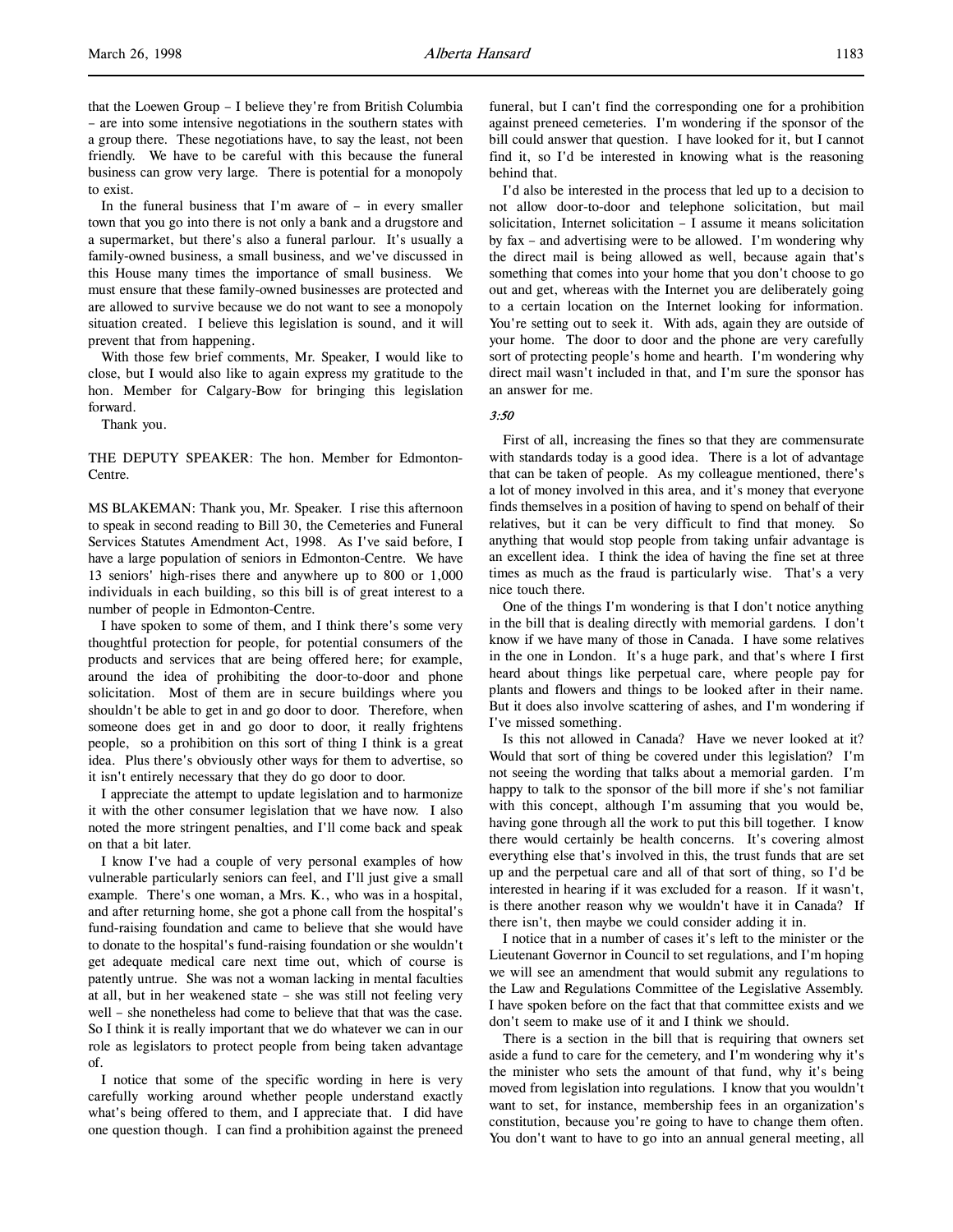the bells and whistles, simply to move your membership fee from \$8 to \$8.50. I'm wondering if that's the reason why, because there's an expectation that the set amount would change. Why has it been moved?

Also, it's talking about the minister approving the fee, that the company holding the money in trust can set a fee and the minister can approve that. Given some of our experiences recently with the amount of advantage some of the large banks have taken of citizens, where they are regularly removing funds from people's bank accounts to pay for an administration fee, is there anything to guard against that sort of thing? What does the minister consider a reasonable fee? What is reasonable to take out? I think that's an area where we should have learned lessons, based on what happened to a number of people – particularly seniors were heavily affected – where the banks were charging a fee of a dollar or two a month and withdrawing it from their bank accounts. Are we getting into the same area here with this idea?

The appeal mechanism for people who have been denied licences. I guess this is a question. Will the appeal boards be set up on an ad hoc basis every time there's an appeal, or is there a sitting appeal board? Later on I'm noticing that it's possible for the minister to appoint any other group that exists or any other regulatory board that exists. They can be appointed as the regulatory board in this instance. I'm looking for clarification on the appeal board for the licence issue and why such a wide-open range of possible regulatory boards that can be appointed to act as the regulatory board in this case. At that point we get into the argument of whether a regulatory board knows how to do regulation sort of things and it doesn't matter what they're regulating. I would think we would be looking for people who were more specifically familiar with or trained in this area, which is different than other areas.

Those are all the questions that I have for the sponsor of the bill at this time. I look forward to the answers that we will receive. I think, given the aging of our population, this is certainly an area that we need to look to, and there is a lot of money that's involved in it. So it's timely that we have legislation coming forward at this point, and I appreciate the efforts of the sponsor. Thank you.

THE DEPUTY SPEAKER: The hon. Member for Calgary-Bow to close debate.

MRS. LAING: Thank you very much, Mr. Speaker. I'd like to thank the members of the opposition for their comments and for the in-depth study that I believe they have done of this bill. I do appreciate your efforts, especially my critic, who has really done a very good job of digging in and understanding the bill and all its ramifications.

I will get back with some of the questions' answers, but a few I can answer at this point. The horizontal grave markers would be under the guidance of the graveyard and the maintenance there. I believe it is now sort of the modern way to go to those flat markers, because it does lend itself to better maintenance. It's more the older graveyards where you find the more upright ones. Of course there are people getting into the more modern ways of doing it as well.

Prohibition against the preneeds cemetery. It's preneed funeral services, and in most of those packages that includes your plot and your cemetery, so it wouldn't necessarily have to be separate.

There was large support for prohibition of the direct telephone soliciting and the door to door. The reason they didn't include the direct mail was that they felt this was less intrusive, that somebody was not standing there sort of arguing with you, that you could look at it and throw it away if it wasn't something you wished to pursue. Also, it allowed people to receive it in their own home and to think about it and if they were interested then to phone and set up an appointment. So it isn't quite as, you know, confrontational or as intrusive as the other two methods are.

Memorial gardens. There is one in Calgary. Today there are many – at least in Calgary there's one who names a tree after each person. So that would be, I believe, a similar type of arrangement.

The scattering of ashes is allowed, and there are regulations that cover that. You can scatter them pretty well anywhere except in water. The national parks have a separate type of regulation. So there are restrictions on where you can scatter them, but it is allowed, and you would just have to check in most cases and see what the regulations are that govern that area.

### 4:00

What else was there? I'll get back to you with some of the other more technical questions that you've raised.

Thank you very, very much for your comments. This is a bill that is certainly needed. Certainly I know the minister and the department have done a lot of work on it, and I really am pleased that you at least support it in principle. So thank you very much.

Having said that, I'd like to call the question on second reading.

[Motion carried; Bill 30 read a second time]

## Bill 27

## Electric Utilities Amendment Act, 1998

[Adjourned debate March 23: Ms Carlson] THE DEPUTY SPEAKER: The hon. Member for Edmonton-Mill Creek.

MR. ZWOZDESKY: Thank you, Mr. Speaker. It's a pleasure to rise and speak to Bill 27, which is otherwise known as the Electric Utilities Amendment Act, 1998, and covers some 67 pages of very intense information.

Mr. Speaker, the primary purpose of Bill 27, as I understand it, is to complete the deregulation process of electrical generation that started a few years ago. I can appreciate that the government has done some extensive research and work with respect to this particular and very important issue. Of course it is extremely important, because who doesn't need electricity? Every person, every family, every business certainly relies on it, and therefore I read this bill hoping that it would accomplish some of the fundamental principles of deregulation which we've been following for the last five years and that somehow they would be reflected in the spirit and the principles of this particular bill.

Conceptually, I'm not opposed to deregulation if it's done in the right way and if the principles that are generally agreed upon, regardless of issue, are in fact enshrined in the particular legislation. Some of those fundamental principles speak to issues like affordability and how does the deregulation of this industry help us with the electricity rates that we are all paying, given our tremendous dependency, as mentioned earlier, on the need for electricity everywhere we go.

Another point is with respect to the generating units, you might say, and the possibility of removing those generating units from a regulated type of service, such as we have, and whether or not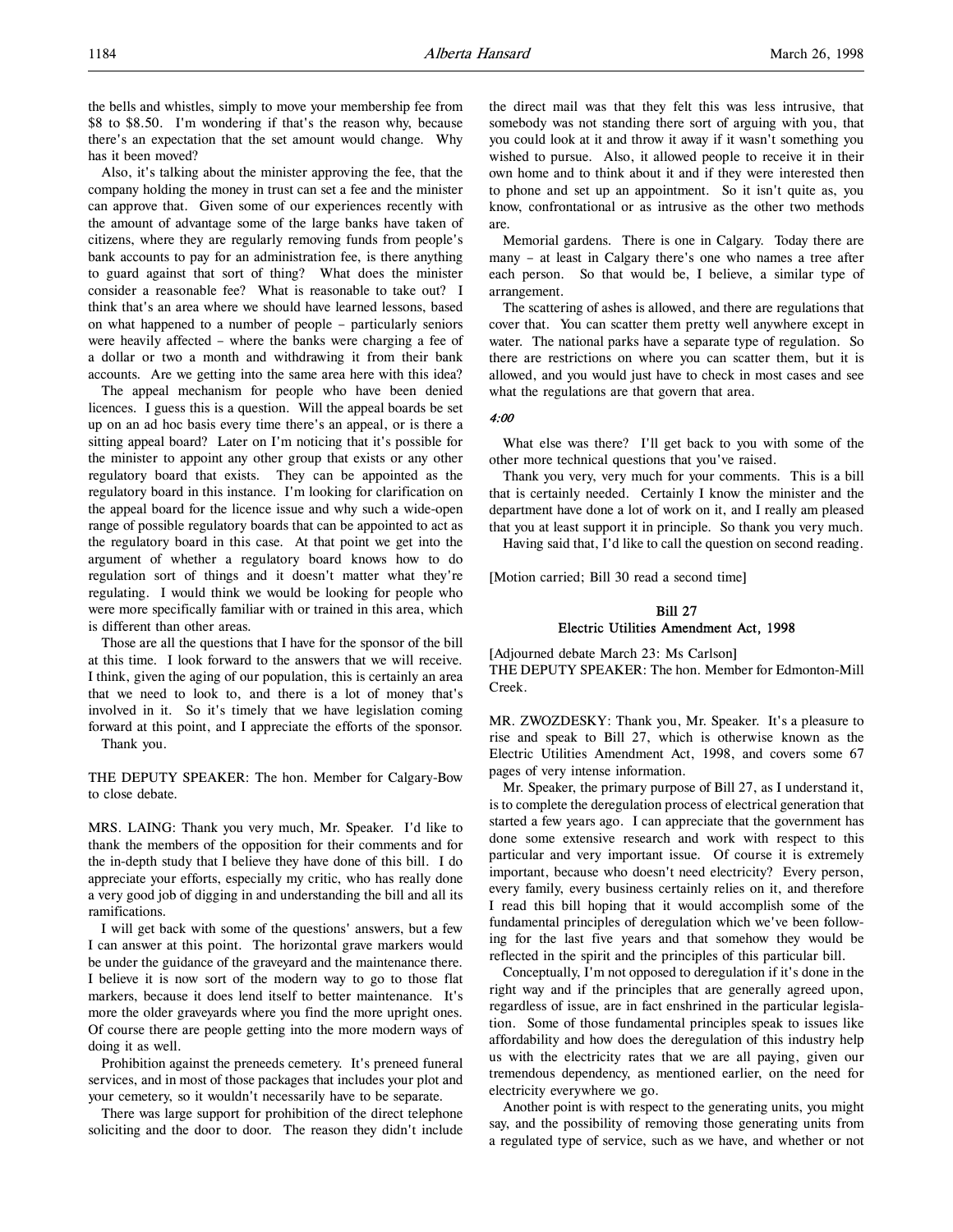that removal is consistent with the interests of we the users and the actual owners or producers of that electricity.

Another point that has been raised – and I want to re-emphasize it – is with respect to who it is that actually shares in the benefits and the responsibilities and is it being done on an equal basis in terms of the costs that we see related to the generation of electricity in this province.

Finally, there's the issue of residual benefits or what some people call residual values, which a number of people have spoken to. We as consumers I think have a certain expectation and I would even say a certain right to expect that those residual benefits would somehow accrue back to us for our collective good.

So those are a few of the fundamental theoretical principles, at least, that I was looking to see here. Summing them up: affordability, removal of regulation, the notion of shared benefits and costs, and finally, the transition of the industry to the deregulated state in a manner that leaves residual value with us the consumers and purchasers. I don't think any of those positions or principles, Mr. Speaker, compromise in any way the private firms who generate the electricity in this province, and I would assume that they would be even in favour of them. So one has to question the thrust behind this bill and to what end it is being proposed in the manner that it is.

One other point I neglected to mention. I would argue that it's good for competition to have the proper style of deregulation. I'm not convinced this bill does that yet, but as we get through the second reading and ultimately into committee, at which stage I understand the hon. minister will be presenting some amendments, I will be very keen to hear what he has to say with respect to how it is that this deregulation doesn't in fact harm competition but enhances it. I will be very vigilant to make sure that it doesn't penalize us the consumers in the end, and I'll get to some more points in that respect right away.

I also think that because it's good for competition, presumably it will result in better and fairer and more competitive pricing. I think that's what we really are looking for. We often hear the analogy, Mr. Speaker, that the best thing that ever happened to McDonald's was Wendy's, because there was another option to go to. I think that in fact two competing entities do tend to allow a third person to benefit, in this case the consumer.

The other general purpose that I was looking at here was the ability to allow electricity consumers to buy their electricity from a producer of their choice or from a supplier of their choice. I like that; I like the idea of having choice, provided that that choice is not in any form of a monopolized state, which we should certainly avoid. It's also very important that the electricity that is being generated, the electricity that's being piped into our homes is produced and created in not only a cost-efficient manner, Mr. Speaker, such as is alluded to in various places in this bill, but also is done in as efficient a manner so as to not disrupt our environment unnecessarily and to be in what I would call an environmentally acceptable manner as much as possible. At some point nature has to give way to some of man's advancements – I appreciate that – but if it's done in the proper way, it creates the necessary good that we're all looking for.

However, I think fundamentally what this bill is really talking about in spirit and in principle is what most of us as ordinary, socalled normal Albertans are concerned about, and certainly I share that concern. It's the very basics surrounding the provision, the generation, and the supply of electricity to our homes, to our businesses, and to any of the various facilities that we would be visiting. I think it's critical that Albertans want and deserve to see predictability of that supply so that there is no uncertainty, no apprehension about whether there will be brownouts or blackouts or blue-outs or redouts or any other kind of outs. We want predictability of supply. There has to be a certain stability factor with that predictability that gives us the confidence that we're not going to suddenly experience a brownout at a high-peak period, for example, in our already overcrowded hospitals and waiting rooms and that kind of thing. We can't have a situation like that develop.

Mr. Speaker, not long ago I had the pleasure of visiting some countries in the old U.S.S.R. I'll tell you, when you talk about predictability of supply, everything there, from my experience, was rationed. There were certain hours when you could use electricity, when you couldn't. There were certain hours when you could use water from the taps and other examples when you couldn't touch the source. So we have to be very concerned about that predictability of supply.

#### 4:10

The second thing that has been on people's minds first and foremost is with respect to the cost-effectiveness of that supply. Is that electricity being produced in as cost-effective a manner as possible by the private-industry companies? I would suspect that they're doing it in a profit-bearing mode, which I don't fault them for at all. I'm a free enterpriser, as you know, Mr. Speaker, but I do think there comes a point at which the public, when it's totally reliant and dependent on a small handful of suppliers for a commodity without which we could not exist – the issue of costeffectiveness has to be raised and answered by the industry or by the government on behalf of the industry so that again consumers have a certain level of comfort with the answer.

The third area is certainly the most critical of all right now, and that's with respect to reasonable rates that we're being charged as consumers. I think we all pay significant power bills every month, and the last thing we need is to see those going up by an unprecedentedly high amount. I can appreciate the fact that as we grow, there's going to be the need for more power to be generated and that if there are more suppliers, we should be receiving more reasonable rates, but I'm not sure how that is. Quite frankly I don't know if it can be guaranteed in a bill like this, because of course it's up to the individuals out there producing the power to set those rates, but it's done in conjunction with and under the spirit of fair play and hopefully affordability, because we really have no choice in requiring that product. So the old economic theories of supply and demand don't really carry the same kind of equivalent value in debate in this instance as they would, let's say, with hamburgers. It's a totally different ball of wax.

As I already mentioned, electricity is so critical. We depend on it as an issue of such high value that it's irreversible at this stage to even think that we would somehow exist without it. As our economy grows and our construction industry grows and we see new houses coming onstream and new apartment blocks and all kinds of other buildings and as our population increases, obviously we're going to need more electricity. The question becomes this: just because we need more electricity as a unit, does that necessarily mean that we as individuals should be paying more for it? All things being held equal and taking into account inflation and everything else, I would hope that the answer is no. We want to keep it as affordable as possible yet make sure that the industry is allowed a sufficient profit margin to be in that business so that we as governments don't have to ever get into it, which I wouldn't want us to.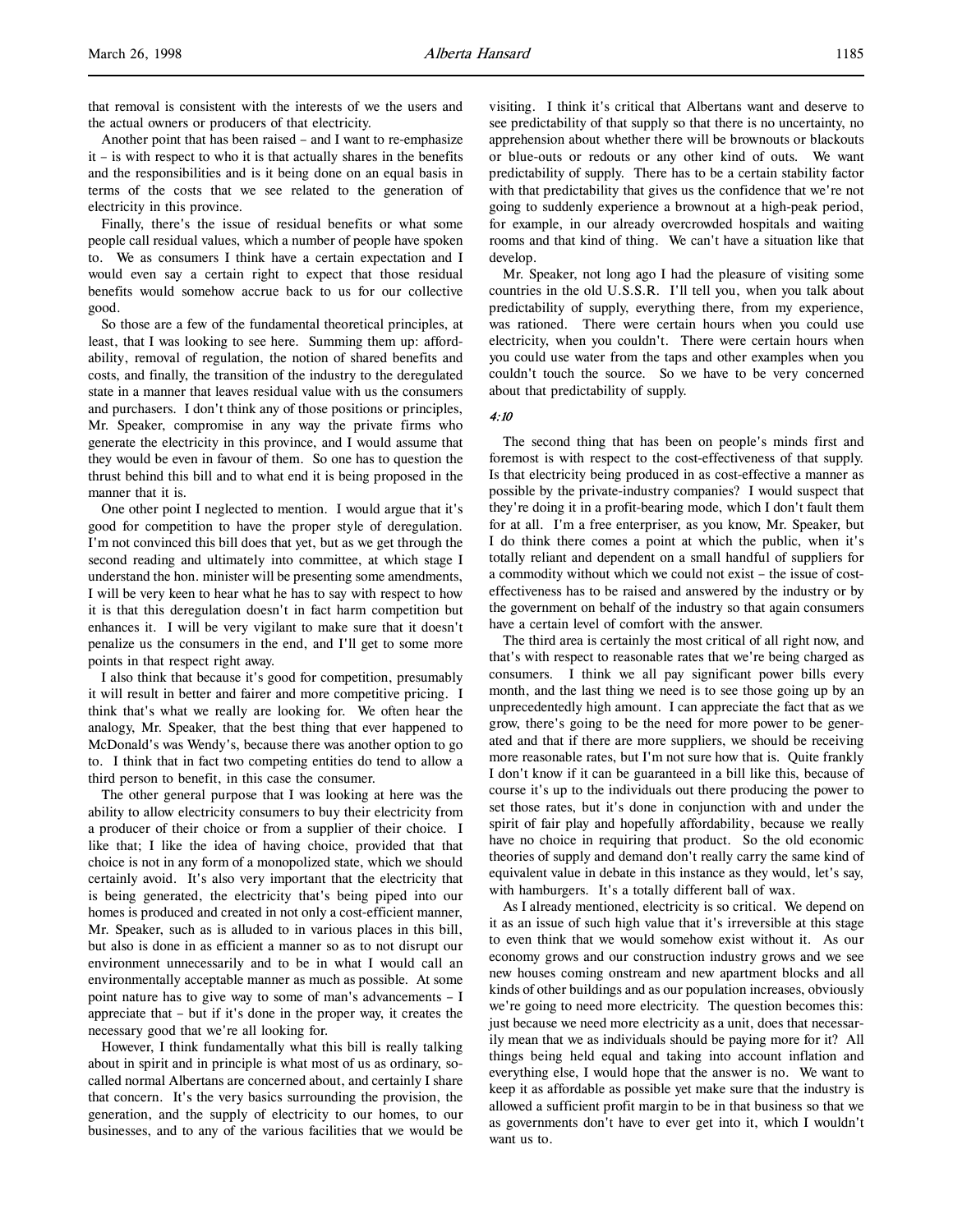However, having said that, I think it's extremely important to review who exactly is producing this new energy that'll be required, how and where it's going to be produced, at what cost it's going to be produced, and I mean costs to the generators as well as costs to the environment and ultimately costs to us the consumers. I think we have to know the answers to some of those points as ordinary citizens, because when you talk to the average person about deregulation, it'll come as no surprise to a lot of people here that not everybody understands what that term means. While there are some points in favour of it, there are many other points that raise red flags. I think we've seen Albertans hit very hard with many issues, such as user fees. I think we counted up 383 user fees or somewhere in that neighbourhood over the last couple of years, new or increased user fees or premiums, and I wouldn't want this to become another one of those statistics where we have no choice on the issue and we must have it.

Earlier today, Mr. Speaker, I had the privilege of listening to a few comments that were made by the Minister of Energy, which I'm sure he'll elaborate on. I think he is accurate when he said that they are hearing as a government from municipalities about some critical issues. I'd like to address a few of those.

One of the critical issues is this issue of how the government sees itself leveling the playing field through this bill and the concern that this is a provincial tax grab and how it is that the money that is accumulating could and should go back to the consumers. We know that revenues are flowing into a balancing pool of some sort, and then ultimately the benefits of that balancing pool are channeled back out to the consumers. But the municipalities are concerned about that issue, and I think there has been sufficient publicity on it to warrant the minister's attention. So I would hope that when he does address some of the specific clauses of the bill, there's opportunity for some of those amendments to be made in that respect.

Another important issue that's referred to in the bill is with respect to stable rate options, Mr. Speaker. It comes as no surprise, of course, that individual consumers desperately want to see some stable option for the rates that are going to be paid between now and – let's pick an arbitrary date – the year 2006 with respect to their power providers. So having said that, I think individuals want to see rates that are stabilized and rates that are enjoyable from the standpoint of being affordable.

Another issue that's very important here to individuals and to municipalities and certainly to at least both major city mayors – and I haven't heard from others yet, but I'm sure they're concerned too – is the issue of cogeneration of power. Cogeneration is something that has to be there to ensure that we don't have the brownouts and blackouts and blue-outs and so on that I referred to earlier. It has to be there in order to enable this power supply on an ongoing basis. In other words, the cogeneration has to allow for any extra power that is being produced to go into a power pool, if you wish, and then we can access the extra power that these companies aren't utilizing to put pressure on prices and drive costs to consumers down further.

I heard the hon. minister talk about the plant in Joffre and the Imperial Oil plant I think in Cold Lake and the Dow plant at Fort Saskatchewan who basically produce a lot of their own power supply. But in the event of additional power being produced by those companies – and there are several others – can that extra power be fed into a central housing area and then distributed elsewhere across the province? It seems to me that that would increase the availability of power, which should put downward pressure on prices, and at the same time it should offer those

companies a market for their excess power. What do you do with power that you produce that you don't need? Well, it should be made available, and I think that they can reap a small benefit, perhaps a large benefit, in that way.

I had two other quick questions with respect to some recent publicity that's been given, and I just want to leave these couple of questions with the hon. minister to answer, if he would. One of them surrounds the publicly owned firms that may be advantaged because they do not pay corporate taxes. Therefore is the province looking at removing that advantage through this bill of deregulation, or is that status quo going to remain the same? To put it another way, is it the province's intention to level that playing field to the extent that publicly owned firms will also be required to pay taxes? Yes or no? I don't know the answer to that, so I'd ask the hon. minister to comment.

4:20

Then there are the comments that were made by one of our colleagues here, from Edmonton-Strathcona, wherein he one day explained in a question, I think, that there may have been some ulterior motive, at least in part, to the presentation of this bill, and was that ulterior motive somehow connected to municipal utilities being put out of business. I would like the minister to comment specifically on that. I'm not sure I read it that way on first reading, but I may have missed something, so I'd like that point clarified.

Mr. Speaker, I see my time is almost up, and there are other speakers who are anxious to enter this debate. So with those few comments and questions I would take my seat and allow others to address this very, very important and timely bill, Bill 27.

Thank you.

THE DEPUTY SPEAKER: The hon. Member for Edmonton-Highlands, followed by Livingstone-Macleod, followed by the Leader of Her Majesty's Loyal Opposition.

MS BARRETT: Thank you, Mr. Speaker. Ordinarily I promise that my speeches will conform to my height, but I'm not convinced that I'm going to be able to live up to that standard commitment today.

I oppose this bill vehemently. I do not understand why a government is so driven to deregulate as much as possible, particularly with an industry as important as this. The partial deregulation that was introduced and supported by I believe all members of the House at the time, in 1995, has caused destabilization. What we should be looking at is reregulation so that we can have a comprehensive handle on this industry.

I will give you an example of the sorts of problems that you will see if this bill ever passes, and maybe with some luck it won't. In question period the minister was talking today about: gee, problems don't just happen in Alberta; look at what happened in Ontario and Quebec. Well, in Ontario and Quebec, as a result of the ice storms, because there was one provider of electricity, being the hydro companies, they were able to work in a coordinated fashion to rebuild what needed to get rebuilt very quickly. When you go to New Zealand and you see that you've got 42 different power producers as a result of deregulation, guess what? When you have a problem, nobody wants to advance the capital to fix it because nobody knows who's going to benefit from it. So no company has a natural incentive to advance the money to fix problems, let alone create new plants. That has accounted for a blackout in Auckland that's now lasted more than a month.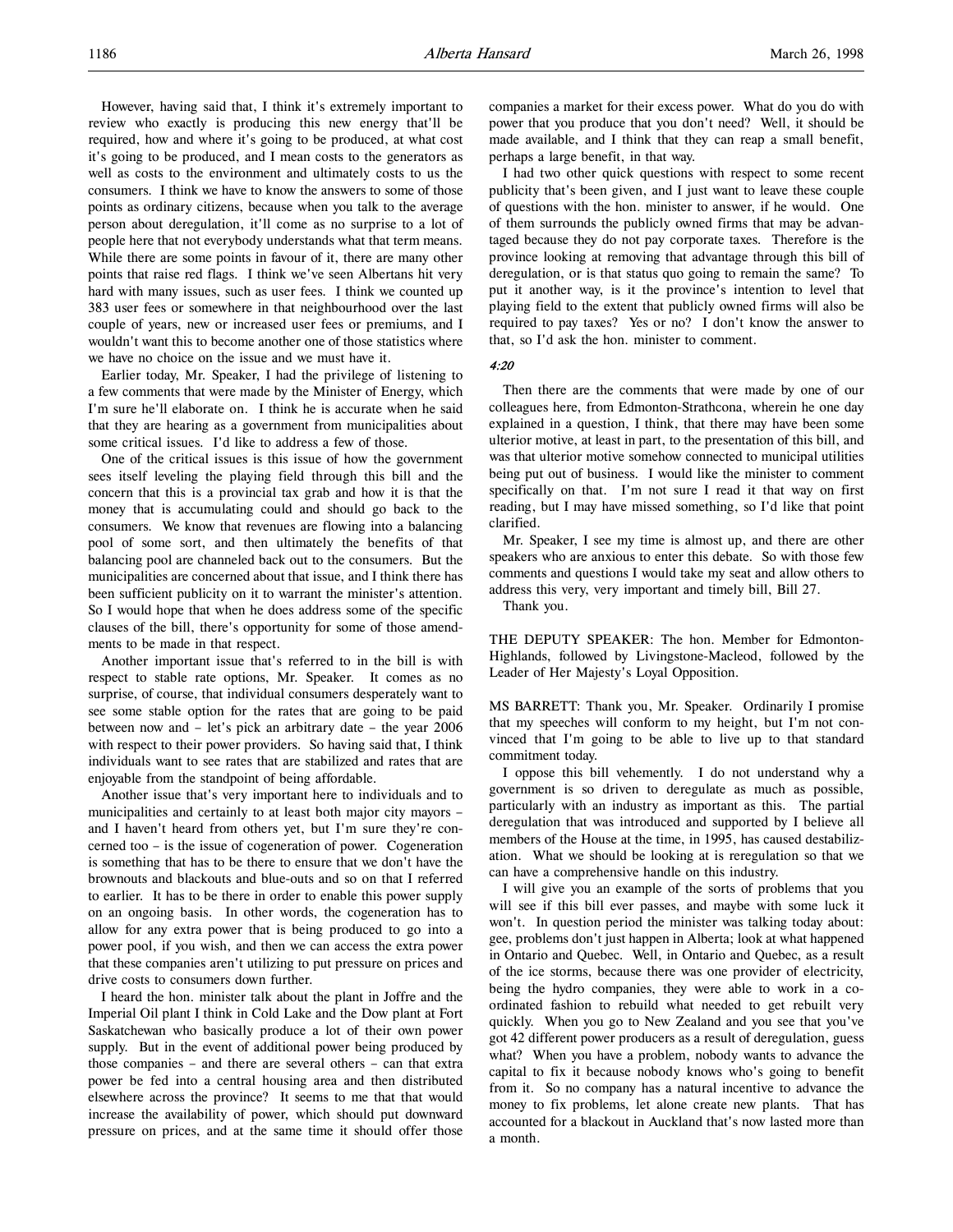The other concern that I have is that eventually what this will lead to, I have no doubt, is monopolization, and I have yet to see an example of monopolization being in the best interests of individual consumers. It most often is in the best interests of corporate consumers or industrial consumers of power but not the residential users. You see, they can pick us off one at a time. We don't have money that we pool together on a block-by-block or neighbourhood-by-neighbourhood basis so that we can buy our power on a cheaper level. We know darn well, just like with the CRTC, that every time you go to the Energy and Utilities Board requesting more money, you get it. You get it. I mean, look at the telephone companies.

I'll give you a perfect example. Telus now may be gobbled up by yet a larger company. Between the time it was in public ownership, known then as Alberta Government Telephones, and the time it was privatized, which is  $-$  what?  $-$  now six years  $\ldots$ 

#### AN HON. MEMBER: Eight.

MS BARRETT: Eight years already. Thank you. The profits that Telus has made off residential use, not the long distance but just residential use, have tripled, and the price tag that you and I pay to have a phone in Alberta, just a basic phone and a basic line, has doubled. Now, that's monopolization for you.

Now, everybody says: well, how are you getting from deregulation to monopolization and in the interim having organizations like the city of Edmonton, like the city of Calgary, probably like the city of Medicine Hat, and others saying, "Don't do this to us"? Well, the reason they're saying don't do it to us is because they believe that this is the foot in the door for them to be gobbled up. Considering that when you have a public utilities company, publicly owned, owned by the people, basically any profits it generates it gives back to the revenue base of that municipality, which is then passed on to programs offered by the municipality. In other words, it's not money that's packed into a pocket and leaves the country or leaves the province. It's actually recirculated within the community that paid the electricity bills and developed that so-called profit. But you don't call it profit when it's publicly owned; you do when it's privately owned.

So those municipalities have every right to be concerned, and I share their concerns 100 percent, particularly with what Calgary's Mayor, Al Duerr, had to say, and my colleague from Edmonton-Strathcona quoted from that letter today. The minister didn't even deny it. He says: yeah, I went to those meetings. They asked him: well, listen; isn't this your way of telling us that we should get out of the retailing of electricity? His response was: if the shoe fits, wear it. That's ideological, Mr. Speaker. Make no mistake. That is pure ideology. This minister has run from one department to another to another, every time focusing on what he blatantly called nakedizing at a conference last year, where he boasted about losing \$2 billion worth of assets in his hasty, hasty bid to sell publicly owned properties.

I mean, this is a government that doesn't care if it loses money. "Gee, we'll just take it out of the taxpayers. We'll just shut a few more hospital beds. Those classroom sizes can get a little bigger. Anyway, we don't call health care premiums a tax; we'll just hike those. Gee, if we can introduce a bill that allows cabinet, not the Legislative Assembly, to decide if seniors who qualify for the Alberta seniors' benefit will have pay health care premiums, we'll do that too." This is a government that's gotten very carried away with itself in the last several years and that I believe will steamroller any legislation that it wants to get its way rather than

listen to the people who are opposed to this legislation. You notice I'm talking about opposed. I've been making it very clear. I am opposed. I don't have to sit on the fence on this one. I know where I'm going.

The Consumers' Association is unhappy with this, and we know that Ron Southern is absolutely furious. Well, I would be too if I were Ron Southern, because he can see the long term. He can't hold on to Canadian Utilities compared to a bid that one of the probably American-based transnationals can afford to make. It'd be a move that would be impossible to stop or force into retreat because these guys have the money to buy outright, to make it look like it's a good deal for you. Sure, you walk away with a few bucks in your pocket and you call it profit, but now you're out of business. Now you're not in that business that you can continue making money in.

In the meantime those big leaguers will make the money. They will have a monopoly. Monopolists are predators, and they tend not to be predators on the corporate community. They tend to be predators upon individual users. At the bottom line that is how I conclude that our residential electricity rates will go up. It happened in California, and it will happen here. The mess that has happened in Auckland, New Zealand, can and will happen here in the interim. The long-term objective of this legislation is to hand over publicly owned utilities and privately owned utilities, which, despite the so-called partial deregulation of 1995, still work in a co-ordinated fashion. Any one of those players is certainly prepared to deal with the other to construct new power plants as necessary. They have proven that they're capable of cooperating. In fact, most of them would like to go back to a fully regulated environment, which is where I believe we should be headed. I oppose this bill.

MR. DAY: Of course. What surprise is that?

MS BARRETT: But at least I believe in what I'm saying, Stock.

THE DEPUTY SPEAKER: The hon. Leader of Her Majesty's Loyal Opposition.

MR. MITCHELL: Thank you, Mr. Speaker. I appreciate it. Just because she believes what she's saying doesn't mean it's right, and often it isn't, particularly when the leader of the New Democrats wades her way into economic analysis. She was saying that she's given the government such a rough time over all these months, and I have to say: well, then why is she so friendly with all of them?

Mr. Speaker, I would like to speak to this bill at the level of principle, and there is one principle that I particularly . . . Bite your tongue, Mr. Treasurer.

MR. DAY: Never said a thing.

MR. MITCHELL: And I won't talk about moral prisoners and vigilante justice.

MR. DAY: Oh, you can talk about them anytime you want.

MR. MITCHELL: Oh, good. Okay.

#### 4:30

THE DEPUTY SPEAKER: I wonder if we could get on with the bill without all of the interjections from other people and let the hon. leader say his piece in second reading.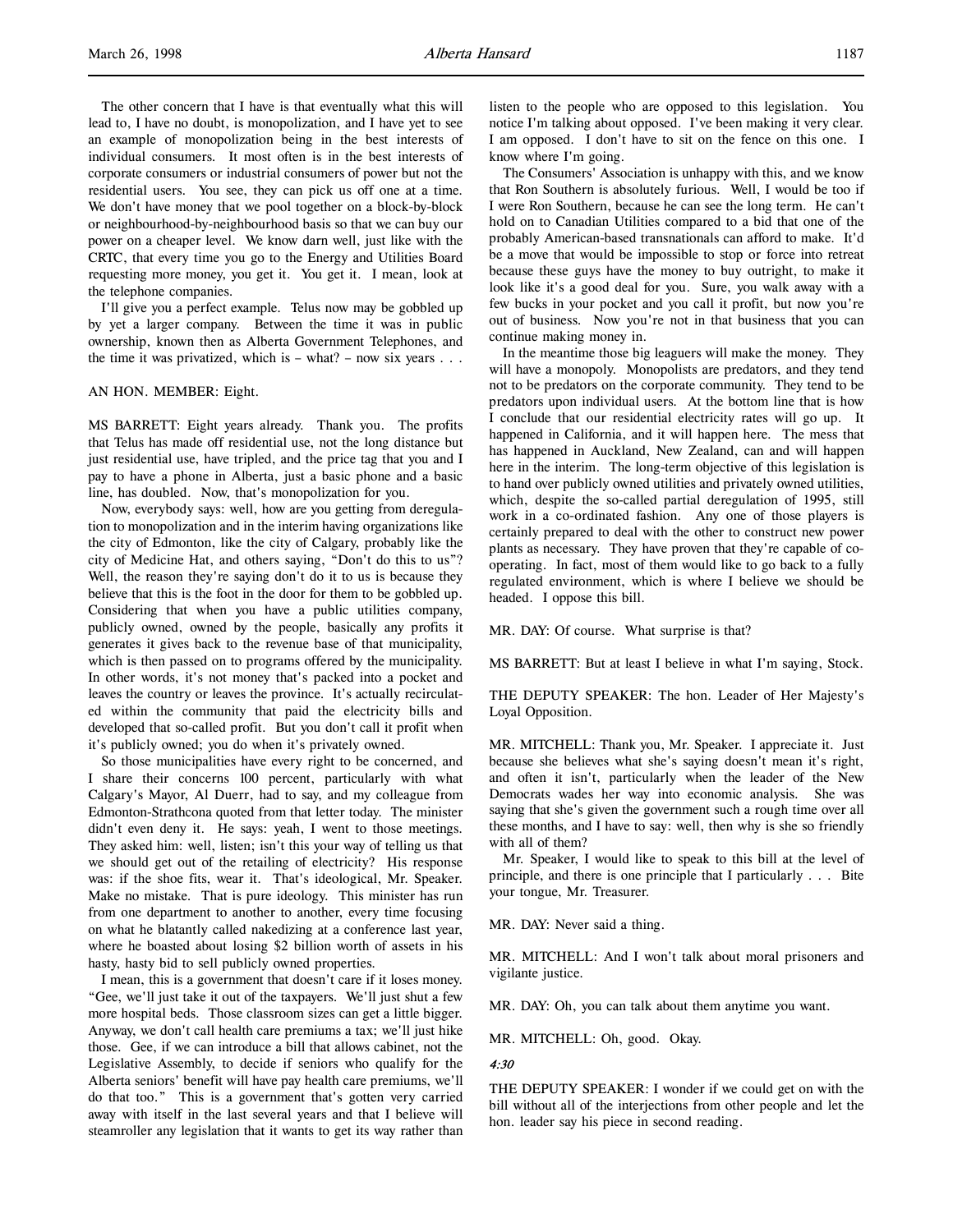MR. MITCHELL: They're so distracting, Mr. Speaker. Thank you.

I believe fundamentally in the principle of competition. I think that free markets – tempered, as they should be, to the extent of unfettered free-market competition, like you might have found in England a hundred years ago – and a lack of intervention by government are things that allow an economy to grow and to create wealth. I should say as an aside that it's very important, of course, that we don't ever view that economy as an end in itself but that it's a way of building a stronger society and allowing people the opportunities to realize their potential.

So I am not opposed in principle to the idea of a deregulated electric industry that allows for greater competition. I think that at a macroeconomic, if I can use that word, level the tendency of such a structure will be to push prices for electric energy down, enhance competitiveness for our provincial economy, and potentially assist in reducing costs for residential and small business users as well as for large business users.

I also believe that deregulation enhances the potential for greater attention to environmentally more sound forms of electrical energy production. I'm not expecting that the forms we have now will be overtaken, but I think the potential exists for some diversification in that way, which is a positive thing for our society.

I am particularly convinced that the possibility for electrical energy efficiency programs, promoted aggressively by electrical energy producers, companies, is enhanced significantly by this form of deregulation. It seems to me that if we are facing brownouts, in this case due to the government's 1995 legislation, which really limited the ability of producers to create more production facilities, then one of the ways to address that is to aggressively promote energy efficiency programs. In fact, in the United States it's quite widely done, where one company will actually look to giving out a more efficient lightbulb, for example, to consumers because the energy that is saved is less expensively created that way than it is by creating a new production facility. They can take that saved energy and sell it somewhere else. I think that will occur more in this context as competition and market forces focus the attention of competitors in this area. So at that level I think there's something to recommend this bill.

At the same time, much of the defence of that particular principle, certainly as it's been mounted by this government, doesn't seem to me to be based upon any kind of extensive, focused, and proper analysis, certainly not the kind of analysis that has been presented in this Legislative Assembly. There would be reassurances, I think, for all of us and for most Alberta consumers if we could see that the government has carefully assessed in a scientific way the actual potential effects of this deregulation.

When we look at how they cut health care, we know they didn't assess it. When we look at how the minister responsible for this bill restructured CKUA and restructured other features of his departments, went headlong into cost cutting, the one thing that distinguished his approach to these initiatives could not be described as care, caution, and responsible analysis or due diligence. So we would just like to be reassured by some evidence, as I say, detailed cost-benefit analyses, that actually supports the government's contention that this competition will depress prices and do it in a fair way.

## [The Speaker in the chair]

The minister will say that he tabled some documents earlier this week that, he argued, did that. Well, if you look at those

tablings, Mr. Speaker, you will see that they are merely a bibliography, which in and of itself is a help, that lists a number of studies and reports. Our analysis of each of those studies and reports indicates that there are none that definitively says or draws even a conclusion to the extent that an economic analysis could that prices will actually go down and certainly go down for the residential consumer. So we are concerned again. That's a red flag to us to the extent: why would this minister try to table documents which do not support the contention that he's making while contending that they do? We still haven't had an answer to that.

Even within the acknowledgment or the conclusion that deregulation leads to greater competition, leads to potentially reduced prices due to competition, the question that remains doesn't address a couple of issues. In fact, these issues could be contended with even within the structure of deregulation that's contemplated by the government. The first issue is the residual value, that amount of production value that will be left in plants after 2020 that is now written off the books of the company that owns them. The problem, or conundrum, in that is that the company didn't buy them by themselves.

Under the regulated regime that we're in now, consumers were directed, as it were, to pay a price that allowed the company to support their purchase of those plants, and in effect the consumers became the partners. There is an argument that can be made that the residual value will, even if owned by the company, go back to the consumers due to competition, because competitive players in the electrical energy industry will begin to have to dip into this residual value in order to meet price competition. Again, we haven't seen any study or in-depth analysis that would suggest the strength of that possibility, the likelihood of that possibility.

The second issue, of course, is whether any rate reduction that is likely to occur will occur in a fair manner and will not simply benefit one group of consumers, potentially, over another group of consumers. So you could in a macro sense divide the province, I would say, into three groups of consumers: residential consumers, small business consumers, and big business consumers. The potential exists, to the extent that it generates this question, that should be contemplated properly in this debate and answered by the minister, that major companies with major, major users, such as big companies, will have the leverage to demand depressed prices, lower prices.

It might be that companies will find themselves competing aggressively there because of the long-term commitments that they can contract for, which can stabilize some of their operations and so on, give them some planning potential, and subsidize that by charging residential consumers and small business, who don't have the leverage, more than they would otherwise charge them. It may well be that the residential and small business consumption rates go down, but if they don't go down as dramatically as large business rates, then it may be in fact that even within that structure consumers other than large businesses are subsidizing large businesses.

# 4:40

What that raises is the question of whether fairness can more adequately be achieved in this restructuring than the current bill contemplates. It seems that, one, there is the potential to do that and, two, there is at the same time a reluctance on the part of the government to really contemplate or consider those possibilities. So I would ask the minister again and again that he come to this Legislative Assembly and rather than simply relying on his strong ideological obsession and experience, which doesn't really give us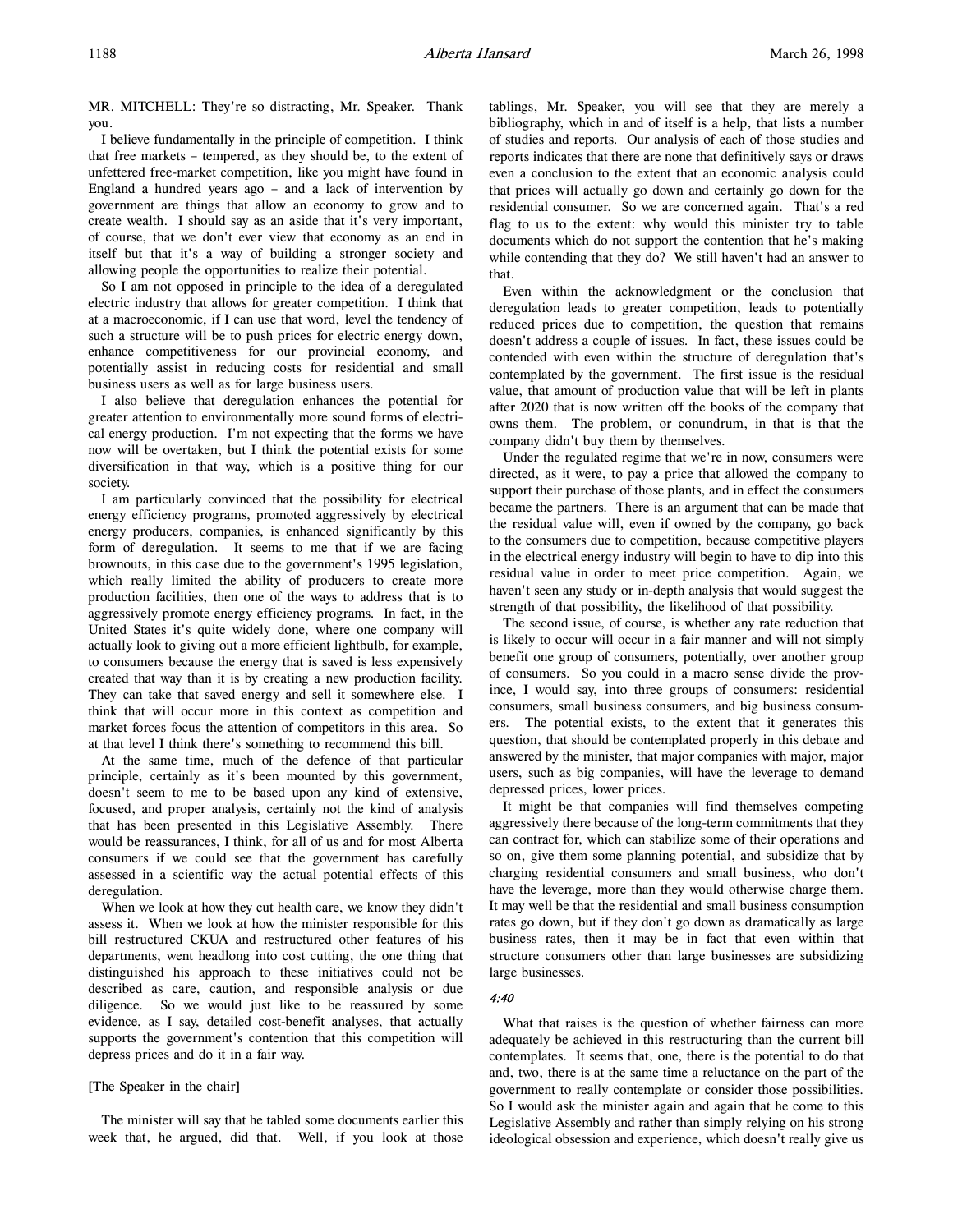or many people comfort in that it doesn't embrace or accommodate, isn't based upon adequate analysis – could he please give us that? He has been known to be precipitous in some of his decisions, and he has been known to make mistakes, which later haunt Albertans, because of lack of forethought, ideological obsession in his decision-making. We're simply asking that this decision be supported by the minister with proper cost-benefit analysis. It seems not too much to ask, given what is at stake in this debate and given what is at stake with respect to the consequences of this bill.

Mr. Speaker, I'm interested in this bill in concept. I think that deregulation of these kinds of things is probably inevitable in the world. I also think that competition will lend itself to an overall trend of lower prices. I want to know that those price gains are fairly distributed, and I want to know that the residual value is fairly distributed as well. I would like to see some initiative on the minister's part, not just to rant and rave in here and not just to bully his position but to analyze his position for all of us and all Albertans, so that some comfort and confidence can be taken in his decision to present this bill.

Thank you.

THE SPEAKER: The hon. Member for Edmonton-Glengarry.

MR. BONNER: Thank you, Mr. Speaker. I rise this afternoon to speak to Bill 27, the Electric Utilities Amendment Act, 1998. I believe also, like so many of my colleagues, that this is a very important and timely bill, particularly here in Alberta, where we do have such a cyclical need for energy and where so much of our business, so much of our economy, not just the oil industry, is based on energy. Just to support that, I'd like to refer to an article written about an event many years ago. It was when the Public Utilities Board refused to allow Genesee to come on-line, because in 1989 we did have a glut of energy. So even though the plant was ready to go, they had to wait some months before they could put their first 400-megawatt unit into production. Even at that point it was deemed surplus.

Again, this bill is addressing and will address some of the issues when it comes to our cyclical pattern of using energy here in the province. The long-term effects, Mr. Speaker, will have an incredible impact on Albertans and on the consumers of electricity here in the province, not only residential but small business and, of course, megabusiness. In my research I did have an opportunity to look at the Electric Utilities Amendment Act. We do have quite a number of utilities here in the province. These are basically of three types: hydro, coal fired, and of course those that are the gas turbines. In looking at these, the omission that I do see in all of these is the number of megawatts that these put out. I think in a long-term plan and for all of us to be able to make logical conclusions, we don't only need the year when these plants are going to be at the end of their usefulness, at their base life, but we also should know what the output of each of these is in terms of megawatts.

I referred earlier to Genesee, and I do have some statistics on Genesee. It can put out somewhere in the neighbourhood of 2,400 megawatts of energy for 35 years. This here is enough energy out of that one plant to supply 1 and a half million residences. So in making these analyses, those are some of things that I wished that the minister would have provided to us.

In looking at the electrical industry here in the province, Albertans have long shared in the costs and the advantages. If because of deregulation in this whole process competitive costs are

driven down, if these costs are passed on to the consumer, then I think this is a good move. We have seen it in so many other areas, and I would hope that we are going to have greater efficiency in this particular field of business, that those costs would be passed on to the consumers, not in the fashion that we see it now with the oil manufacturers, who of course seem to be able to raise and lower their rates for gasoline at the same amount. So I would hope that this would be a true private enterprise system.

Some other comments I would like to make. This is quite an extensive act, and it has extensive changes in it from the way that we do business in this province now. Some of the difficulties I do have in looking at this particular act are with the regulations section. I notice that in many places here under regulations we see that it says: "The Minister may make regulations." We see this in quite a number of spots here in the bill, and I don't want to refer to those right now too much. I look at these; there is a total of 63 regulations that the minister may make. I have concern with this. Is this an attempt to allow this industry to be governed behind closed doors? The residential consumer will be held captive and won't have too much input except to pay their bill. So I do have some very serious concerns about the minister having such a wide amount of power to make regulations.

The privatization or the deregulation must proceed slowly. We are having a tremendous amount of difficulty in this Legislature trying to determine the impact, trying to look down the road 20, 30 years to see what the impact of all these changes is going to be and how they're going to affect the people that have put us here. I think this is a time when we must proceed slowly. We must proceed with caution. We must be able to get this out to the average Albertan to let them look at it, to let them have their input. It will take all of us, Mr. Speaker, quite a bit of time to get a full study of this, to digest everything that's in here, to analyze, and of course try to come up with some conclusion which will have an impact, which will make a difference, which will be the best decision for Albertans.

#### $4.50$

Now, some of the problems that we do have here are that if we are going to deregulate this business, what is going to happen with the residual value of these particular plants? Albertans have paid for those, and in looking at the bill, I do have some concerns. I do have concerns when I read under section  $71(1)(f.2)$  that it does give these people power to update these plants, to make the base life of these plants exceed the limitations that are put in on page 58. So why would we hand over these plants, that are so very valuable, that Albertans have paid for, when they do not have a base life, when there are improvements that will be made as we go along? I would like to have the minister answer those particular questions as well.

In the history of this province we do have a few hydropowered plants. I do thank the Member for West Yellowhead, that provided us with information on our coal reserves here in the province. Also, what was illustrated in the article was the length of time that our gas and oil reserves are going to be here as well as the tremendous amount of coal reserves that we do have in the province. [interjection] Yes. Just on the edge of my old hometown. I did appreciate that, and I did read it with quite a bit of interest.

Beyond a doubt, Mr. Speaker, we do have enormous coal reserves in this province, far greater than we do oil and gas. Again, this is the legacy of Albertans. If we are going to use our coal reserves for the generation of power, I think this begs other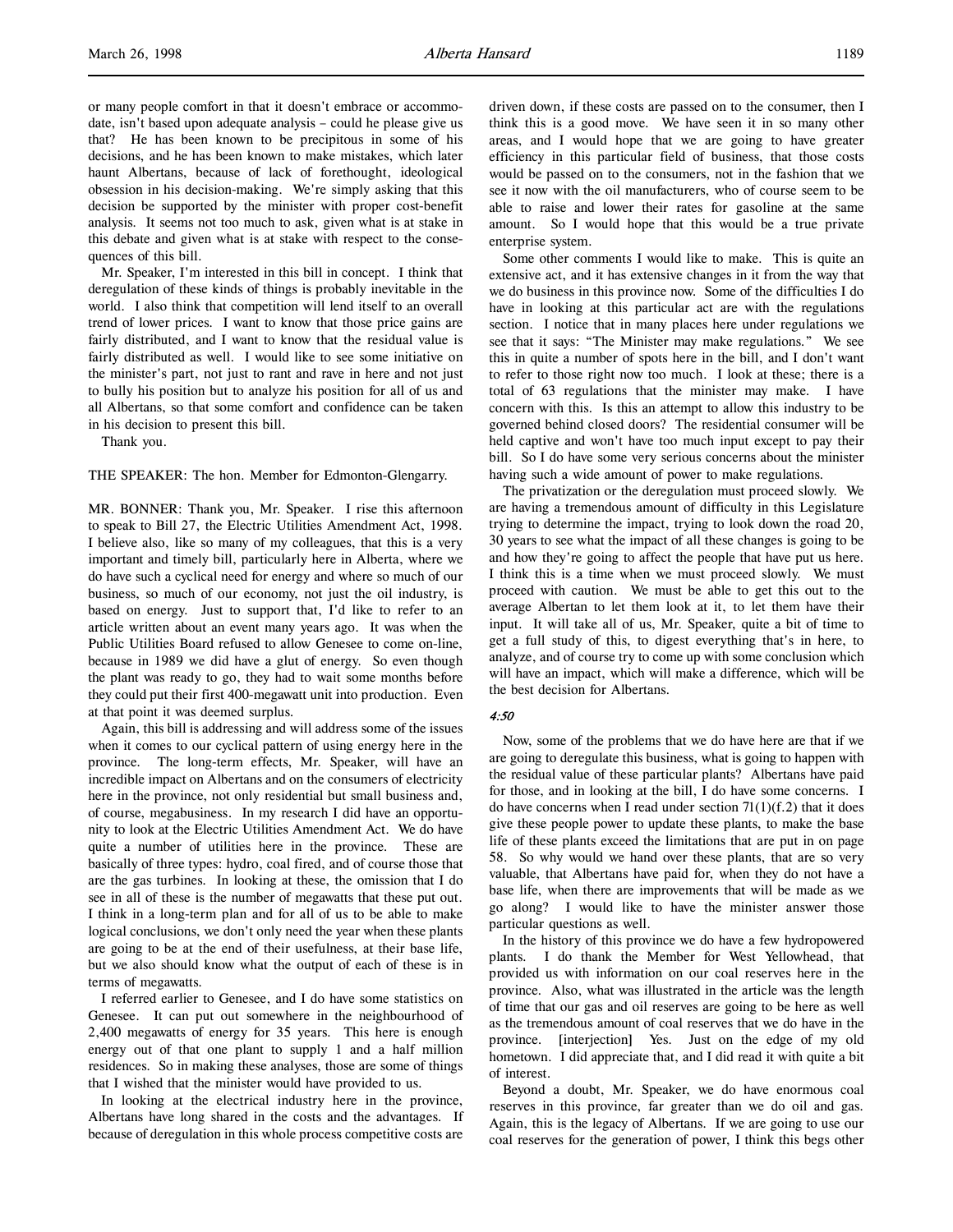questions, some of which are: are Albertans going to be adequately compensated for the use of these reserves, or are these major players in the production of energy going to have a reasonably easy access to these without too many returns coming back to Alberta? As well, we know that when we do burn coal, it is less efficient than our oil and gas. It also produces more contaminants to the environment. In looking at this paper, I haven't been able to see where our environment is going to be protected by the increased use of our coal reserves in the production of power for Albertans.

The next issue that I would like to speak to here as well is the predictability of supply. Albertans have long, long had this luxury, and we don't want brownouts. In looking at the number of power plants in operation in this province, who the owners are, the base life, I see that only 12 out of 60 have a base life which will exceed 2020. Yet, as I referred to earlier, these can be upgraded, Mr. Speaker. So I think we would need more information about the upgrading of the old plants, because it doesn't seem that they will be terminated at the end of their base life.

Mr. Speaker, we look at the generating capacity of the plants. Again, in my brief research on this I checked just four generating plants: three around Wabamun and Rossdale down in the river valley. We have there enough power being generated to supply 3 and a quarter million people. Now, this is greater than the entire amount in the province that is required for households. So again we have to see some future plan as to what is happening.

When we also look in part 2 of the bill, at the isolated regulated generating units, that a number of our larger businesses do have in the province, and realize that these also can tie into the grid, then it would seem to me that we are going to have a glut of energy at this time. If we do, that certainly should be a benefit for the average consumer.

In looking at the bill, Mr. Speaker, as I said, it is a very, very complex bill. It just addresses so many things. At first look I definitely would support this bill. I do have some reservations, and I'll be most interested to hear the comments from other members of the Assembly. I as well will be very interested in their comments when we do delve into it in greater detail.

Thank you very much.

THE SPEAKER: The hon. Member for Livingstone-Macleod.

MR. COUTTS: Thank you, Mr. Speaker. I'm pleased to rise this afternoon and speak to Bill 27, the Electric Utilities Amendment Act. I would really like to confine my comments probably to one aspect of that legislation, and that's the idea of the creation of a level playing field for all participants in the electrical market and what it could mean for some of the producers and retailers of alternative energy, or non-utility generation, particularly as it applies to this concept that is now going out in the form of green energy.

In the past many independent power producers have felt hampered by what they saw as a lack of opportunity, and they called for a level playing field in the electric industry so that they would have a chance to grow. It was an industry with a few major players and a few small players. There were regulated utilities, each in its own designated geographical area, and there were companies that basically could produce power for their own needs or do business only with their local utility.

This all worked fairly well under the circumstances, but it was difficult for new players to enter the scene. Firms with new ideas, new products, and new services were being left out or

brought into the system only by and through artificial means. These artificial means sometimes included things like government grants or what were considered subsidies or a guaranteed market access and an incentive payment, that was also considered to be a subsidy. We have since realized that this isn't the best approach, and the government believes that investment decisions are best left to the marketplace. Government should no longer look to try and pick winners and losers. The 1995 Electric Utilities Act and Bill 27 are part of that approach. It opens the way for new players in the industry, and it creates a level playing field and a good place for them to invest, to do business, and more importantly, to create jobs for Albertans.

5:00

As one example of this, I'd like to look briefly at the evolution of small power development in Alberta and to that component I referred to earlier, what could be called green power. Hon. members may be familiar with the support that the government has provided the wind industry and the small power development over the past decade. The government developed a small power research and development program and the southwest Alberta renewable energy initiative, and these programs helped to encourage the production of electricity from renewable resources, including wind, hydro, and biomass. They helped to see the potential for future non-utility generation from alternative sources, and they fostered the development of the largest operating wind farms in Canada. I'm very proud to have seen that development go on in my constituency on the place that's commonly been known as the Cowley Ridge.

Those were exciting developments, but we've discovered a better way to help develop viable industries. We have since realized that investment decisions need to be guided by market forces, not by government handouts or those subsidies. We know that it is not the role of government to tell Albertans what kind of electric power to buy. Government's role is to create a level playing field where new participants can enter the market and compete on the basis of price, service, or product. Our role is to make it possible for Albertans to have these choices, to ensure a fair and open market, and to protect customers. That, Mr. Speaker, is one of the conclusions reached in the Premier's Task Force on NAFTA Wind Turbine Manufacturing Facility and WindPower Plants report. That report was tabled on March 12, concurrently with the first reading of Bill 27.

The task force was formed to assess a specific proposal for a wind farm and an associated manufacturing facility. It also studied the prospects and actually extended its mandate to look at the development of green power in general within Alberta. The task force listened to numerous stakeholders. Those included the project proponents, residents of the communities involved, utility companies, independent power producers, renewable energy developers, local governments, and government departments. It concluded that

fundamentally if the project proceeds on a voluntary, marketdriven basis, there are no conflicts with the existing government policy framework and the electricity restructuring would be supportive.

Mr. Speaker, Bill 27 addresses many of the issues that the task force identified. Green power generators needed access to the electrical grid, and the 1995 Electric Utilities Act gave them open, nondiscriminatory access to the power pool, which buys and sells all electricity consumed in Alberta. Bill 27 increases their opportunities through the introduction of customer choice and measures to create a level playing field. Like any generator they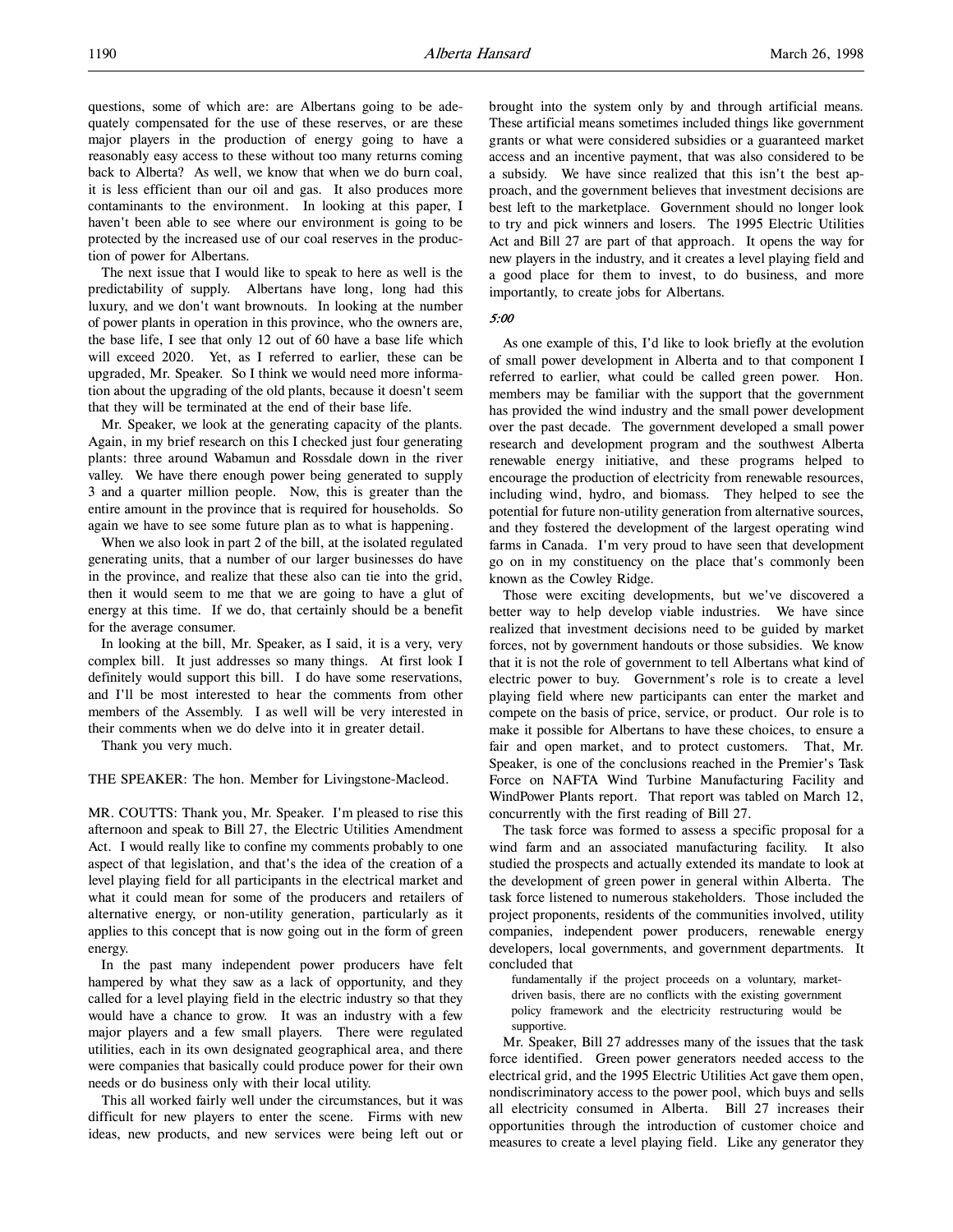have the potential of selling their power through a financial arrangement with a marketer, a retailer, or a large customer for long-term power sales. They would also be able to sell their power on the spot to a market into the power pool.

The new electricity industry structure provides all electric generators with equal opportunity in an open generation market. They will all have the same knowledge of the market price for power and be able to act in response to this open market. That means, Mr. Speaker, that if there is a market for green power – and we're beginning to see the emergence of that market – then the way is open for this kind of generation to be built and to be sold into the power pool. The key point is this: whether projects are successful or not depends on their competitive position, not on a regulatory hearing or a government decision. That's the only approach that makes real sense.

Now, green power won't happen just because you build more wind generators. You obviously have to create a market for this power. You have to find customers willing to pay a green power rate, and that will be the task of the retailers who deal with potential customers. Under the provision for retail competition in Bill 27, these retailers can sign up customers who wish to support green power. Then the retailers can contract with green power suppliers for the electricity needed to serve that market.

There's no getting around the fact, Mr. Speaker, that green power is more expensive to produce than conventional power, and Alberta's conventional power production from existing generators is low cost. That benefits all Albertans and adds to the Alberta advantage. This means that wind power at a generation cost of about 5 cents per kilowatt-hour must compete with a variety of existing generators at the average cost of less than 3 cents per kilowatt-hour. Power from new cogeneration can also be produced for less than 3 cents per kilowatt-hour.

Mr. Speaker, customers have a choice, and Bill 27 supports that. The wind industry will grow if customers support it, if customers make that choice. That's the way it should be. There's already evidence of some support. A U.S. survey recently found that about 7 percent of customers are willing to participate in a plan that requires them to pay a premium for green power. Seven percent is not insignificant in the early stages. In fact, Alberta Power is planning to introduce a pilot green power rate for customers. Other utilities are also getting involved. You begin to get the idea of new rate options that utilities will offer in a competitive marketplace.

On the industrial side I think we should take a look at what Suncor Energy is doing. It has signed a five-year agreement with Vision Quest electric of Calgary, and that agreement is to fund the generation of up to 350,000 kilowatt-hours per year from wind turbines near Pincher Creek and Hill Spring. This can be part of a process for electric producers to build up or trade credits under the voluntary challenge process. Vision Quest has also signed a contract with Enmax of Calgary to provide wind energy into the power pool to match the usage of Calgarians who are willing to pay a little more for green power.

The list of other examples of green or alternative power use is growing. Suncor is planning to capture waste gas from oil wells before it is flared and use it to generate power. Edmonton Power supplements its fuel requirements at the Clover Bar generation station with landfill gas. Currently, Mr. Speaker, independent power producers own about 10 percent of the generating capacity in Alberta. This includes industrial customers with their own generation. It includes the growing number of cogenerators who simultaneously produce power and heat from a single fuel source in a very efficient procedure.

Almost 13 percent of Alberta's capacity at present comes from

renewable hydro: wind and biomass energy, or green power sources. Bill 27 provides more opportunity for new green power projects. The winds of southwest Alberta and renewable energy throughout the province are valuable resources if they can be developed on a competitive basis. If this happens, costs will certainly come down.

The restructuring of Alberta's electric industry has opened the way for all of these companies – green power producers, industrial customers, and cogenerators – to sell the electricity they produce into the power pool. This was far more difficult a few years ago. These producers might have been forced to negotiate a price with the utility then go to the regulators for a costly, timeconsuming hearing. Now any generator can build new generation capacity in the province and compete freely in the generation market. Retailers can compete to market this generation. There's going to be competition, but it won't be a jungle out there.

### 5:10

It is reassuring that the electricity industry structure puts some very important safeguards in place to ensure that the market remains fair and competitive. One safeguard is the independent transmission administrator. The administrator ensures that all sellers have fair and nondiscriminatory access to the market. Another safeguard is the independent power pool council, which represents all market participants. The council is responsible for making sure that the pool is operated as a fair, open, and efficient market for power. As well, a market surveillance administrator will be appointed under the power pool council to monitor the effectiveness of the market on an ongoing basis.

The act will include safeguards to ensure that there is confidence in the fairness of the market outcomes, that there is a level playing field amongst all market participants, that market participants abide by the appropriate rules and satisfy relevant performance standards and licensing requirements, that rules and sanctions are in place to discourage anticompetitive behaviour and practices, and finally that all complaints and disputes are dealt with in the proper forum.

Let me stress that the government has ultimate responsibility. The government is ultimately responsible for ensuring that the market is working and for monitoring the effectiveness of the market on an ongoing basis. If we can achieve this – and I think we can and I think we will with Bill 27 – Alberta will have one of the most progressive electrical industries in the world. Whatever choices they make, all Albertans will benefit.

Thank you, Mr. Speaker.

#### THE SPEAKER: The hon. Member for Edmonton-Glenora.

MR. SAPERS: Thank you. I'm rising to speak on Bill 27. Mr. Speaker, the gist of my concern around this bill – and I was listening to the last member, and I appreciate the care that he put into his remarks. I found them quite informative, but they didn't address the core concern that I have around Bill 27, and that is that as we move towards deregulating the generation part of this industry, we have to be mindful of all of the consumers who have paid for the infrastructure, who have paid for the generation plants to begin with, and we have to be mindful of how the deregulation will affect them.

In all of the discussion and in walking through some of the rhetoric and in listening to the defensiveness of the minister and in trying to read through that and get his real message, I have heard nothing to convince me that the government has properly studied the impacts of deregulation and can justify the conclusion